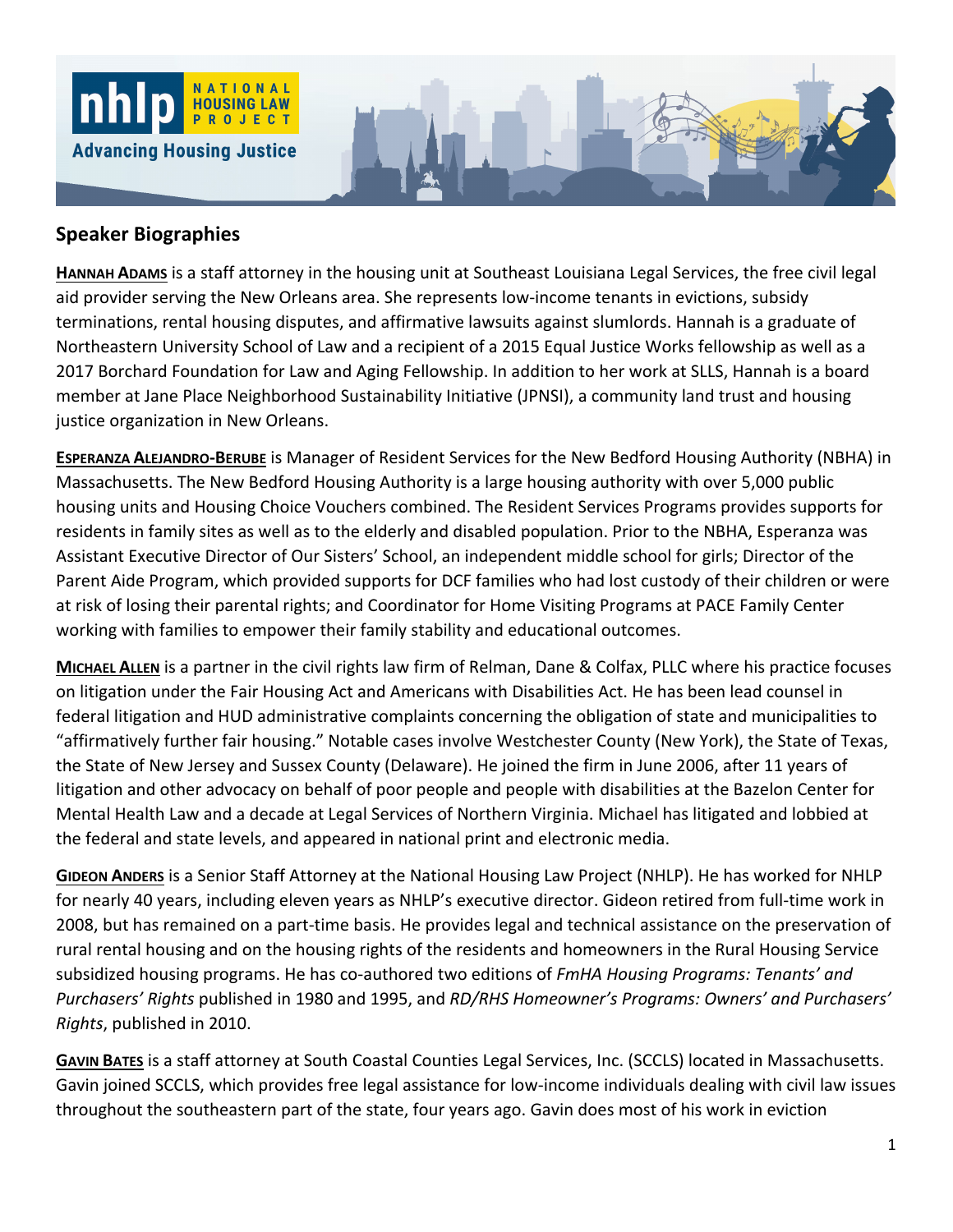defense, emphasizing but not limited to public and subsidized housing cases in both state and federally funded properties. Previously, Gavin worked as a public defender, including with the Orleans Public Defenders in New Orleans. He holds a B.A. and M.P.A. from Clark University in Worcester, Massachusetts and received his J.D. from Boston College Law School.

**COLETTE PICHON BATTLE** is the founder and Executive Director of the Gulf Coast Center for Law & Policy (GCCLP) and develops programming focused on Equitable Disaster Recovery, Global Migration, Community Economic Development, Climate Justice and Energy Democracy. Colette works with local communities, national funders and elected officials in the post-Katrina/post-BP disaster recovery and was a lead coordinator for Gulf South Rising 2015, a regional initiative around climate justice and just transition in the South. In addition to developing advocacy initiatives that intersect with race, systems of power and ecology, Colette manages GCCLP's legal services in immigration law and disaster law. In 2018, Colette was awarded with an Honorary Doctorate from Kenyon College. In 2016, Colette was named a White House Champion of Change for Climate Equity and in 2015, was selected as an Echoing Green Climate Fellow.

**ANNE BELLOWS** is an associate at the public interest firm Goldstein, Borgen, Dardarian & Ho in Oakland, California, where she litigates housing, voting rights, and consumer rights cases. Prior to joining the firm, Anne worked at Public Advocates, Inc., using fair housing law and other tools to challenge the harassment and displacement of low-income tenants of color, including tenants from immigrant backgrounds. Anne also clerked for the Honorable Eric L. Clay on the U.S. Court of Appeals for the Sixth Circuit and litigated fair housing and employment discrimination cases as a civil rights fellow at Relman, Dane & Colfax PLLC in Washington, DC.

**KARA BRODFUEHRER** is a staff attorney with the National Housing Law Project (NHLP) and leads NHLP's California‐ based initiatives, including providing extensive support to California attorneys in the areas of eviction defense, Low Income Housing Tax Credits, and preservation. Prior to joining NHLP, Kara was a Senior Attorney at the Law Foundation of Silicon Valley's Mental Health Advocacy Project representing low-income tenants in a wide variety of landlord/tenant disputes, affirmative litigation, and civil commitment hearings. Kara started her legal career at California Rural Legal Assistance Inc., where she focused on improving public infrastructure, fair representation, and promoting environmental justice in disadvantaged unincorporated communities.

**ZOE BROWN** is a Senior Housing Attorney at Open Door Legal (ODL). For the last three years, she has been the head of the housing team at ODL, helping ODL to meet its mission of not turning away any housing clients with a legally viable claim or in eviction proceedings, in their service area. Prior to working at Open Door Legal, Zoe was a staff attorney at a fair housing agency in the San Francisco Bay Area for three years, handling administrative state and federal housing discrimination cases from investigation up through settlement. Zoe also has a background in domestic violence restraining order cases, and in human rights, with a focus on anti‐ displacement work in the international development context.

**KIMBERLY BROWN MYLES** is the Managing Attorney of the Fair Housing Unit at Lone Star Legal Aid (LSLA) in Houston, Texas. Previously, she was a staff attorney in the Consumer and Public Benefits Units at LSLA. She has been with the firm since November 2009. Kimberly is a graduate of Loyola University New Orleans and Southern University Law Center in Baton Rouge. In law school, Kimberly was the Chairperson of the Southern University Law Center Moot Court Team. She was also associate editor of the Journal of Race, Gender and Poverty. Prior to LSLA, Kimberly clerked at McGlinchey‐Stafford, P.L.L.C. and King, Krebs and Jurgens, P.L.L.C. in New Orleans. She also interned at fellow LSC organization Capital Area Legal Services in Baton Rouge. She is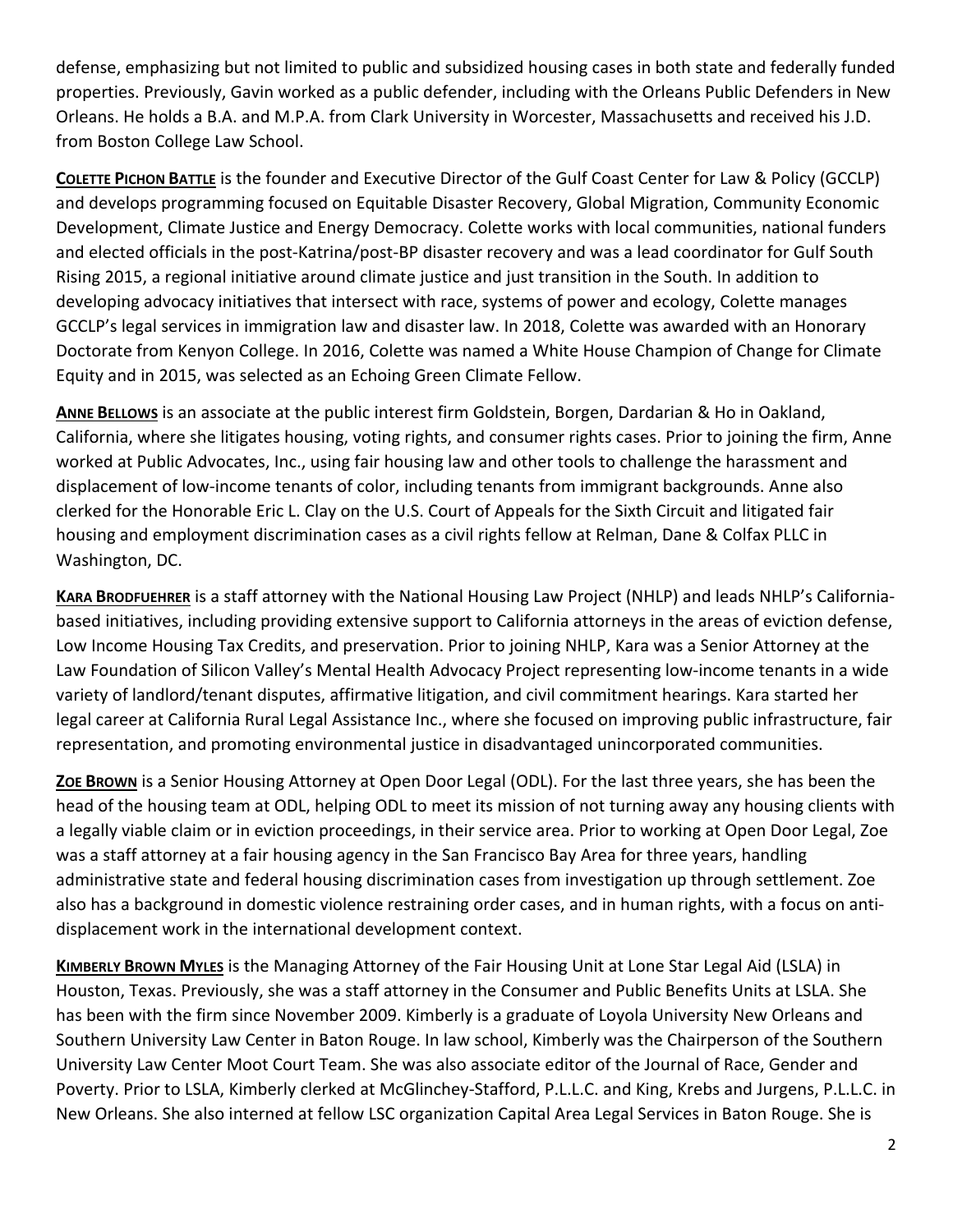licensed to practice in the State of Texas and for federal court practice in the Southern District of Texas. Kimberly previously served as a Board Member for Gateway to Care, an organization that assists uninsured individuals in obtaining healthcare. She is a member of the Houston Bar Association.

**BRANDEN BUTLER** is the Senior Attorney of the Fair Housing Center of the Legal Aid Society of San Diego, Inc. (LASSD), where he has worked since 2009. Prior to law school, Branden began his career as a Housing Advocate at Communities Actively Living Independent and Free (CALIF), a disability rights organization in the skid row section of downtown Los Angeles from 2003‐2006. Branden's passion for housing issues continued when he was instrumental in creating a brand new fair housing program at LASSD that is anchored with multiple grants from HUD, City of San Diego, and County of San Diego that specifically address housing discrimination. Branden litigates fair housing cases in federal court on a broad range of issues and regularly conducts fair housing trainings for organizations. Branden is also currently the President of the San Diego Regional Alliance for Fair Housing. Branden has a J.D. from the Thomas Jefferson School of Law and a B.A. in Political Science from California State University, Chico.

**JIA MIN CHENG** is a staff attorney at Bay Area Legal Aid (BayLegal) in California, providing free civil legal assistance to low‐income residents in San Francisco and Alameda Counties. Jia Min is the project coordinator for BayLegal's Medical‐Legal Partnerships (MLP). She has been on staff with BayLegal since 2011 when she took over as legal director of the San Francisco Medical‐Legal Partnership with San Francisco General Hospital. Jia Min has asserted the rights of limited‐English proficient tenants through HUD's administrative fair housing proceedings, obtaining conciliation agreements and voluntary compliance agreements to ensure that the local housing agency complies with language access requirements. Prior to BayLegal, Jia Min volunteered extensively with the National Housing Law Project and the San Francisco Justice & Diversity Center's Housing Negotiation Project. She is a graduate of the University of Oregon School of Law.

**DEBBIE CHIZEWER** teaches at Northwestern Pritzker School of Law in the Environmental Advocacy Clinic, and has taught environmental law classes at Chicago‐Kent College of Law, where she also served as the Assistant Director of the Program in Environmental and Energy Law and helped launch the environmental law clinic. Her Northwestern clinic caseload focuses on environmental justice issues and includes representation of resident groups facing lead and arsenic contamination in East Chicago, Indiana and exposures to petroleum coke and manganese dust on the Southeast Side of Chicago. Debbie also serves as the Board Chair of the Sargent Shriver National Center on Poverty Law. Prior to teaching, Debbie practiced in the environmental law group at a large Washington, DC law firm, served as an attorney for the National Wildlife Federation's Montana office and the Alliance for the Great Lakes' Chicago office. Debbie received her J.D. from Boston University School of Law and her BA, cum laude, from Princeton University. Immediately after law school, Debbie clerked for The Honorable Joseph Farnan, Jr, in the U.S. District Court for the District of Delaware.

**MAXWELL CIARDULLO** is the Director of Policy and Communications for the Greater New Orleans Fair Housing Action Center (GNOFHAC). At GNOFHAC, he leads the organization's legislative, regulatory, and communications work at the local, state, and federal levels related to policies that encourage fair housing choice and decrease segregation. Prior to joining GNOFHAC, he worked as a health care access policy fellow with the New Orleans Health Department as part of the White House Strong Cities, Strong Communities initiative. Maxwell has served on the City of New Orleans Neighborhood Housing Advisory Council, the board of the Lower Garden District Association, and was selected as a 2019 New Leaders Council Fellow. Maxwell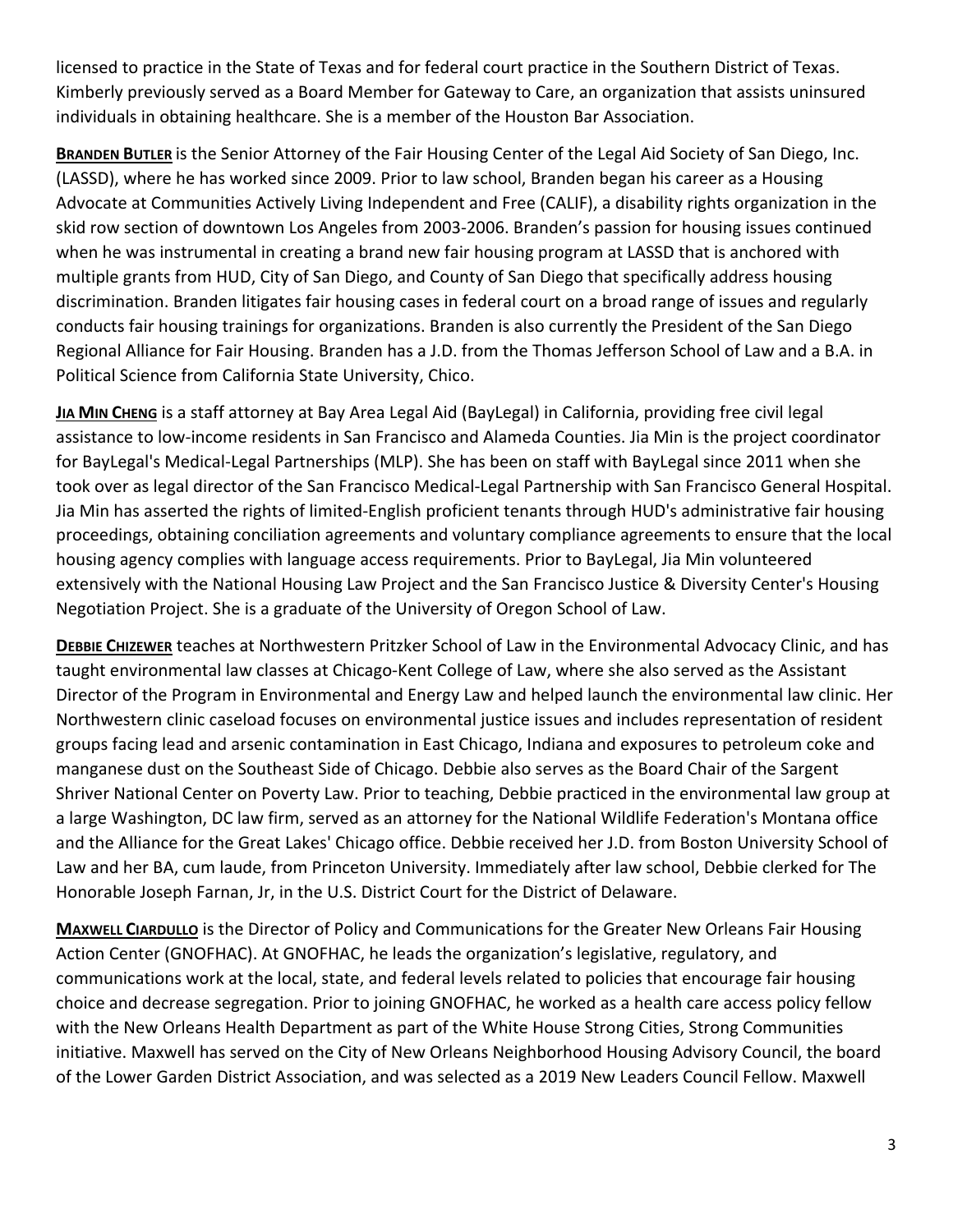holds a master's degree in regional planning from the University of Massachusetts, Amherst and an undergraduate degree in Sociology from the University of Illinois, Champaign‐Urbana.

**EMILY COFFEY** is a Housing Justice Staff Attorney at the Sargent Shriver National Center on Poverty Law. Emily focuses her work on the preservation of affordable housing, fair housing, and the intersection of environmental and health justice and affordable housing. She has represented public housing residents in East Chicago, IN, displaced as a result of extreme levels of lead and arsenic contamination in the soil at their public housing complex, in Cairo, IL, displaced by years of racially motivated disinvestment and corruption, and throughout Illinois in many campaigns to preserve thousands of units of affordable housing. She is counsel in *HOPE Fair Housing Center v. City of Peoria*, the first challenge of a crime‐free ordinance for targeting people of color as well as survivors of domestic violence. Prior to the Shriver Center in 2015, Emily worked at the Lawyers' Committee for Better Housing, where she represented tenants whose landlords were in foreclosure through litigation and policy advocacy. Before law school, Emily worked at a legal aid hotline providing homeless prevention supportive services. Emily graduated with honors from both Beloit College and Loyola University Chicago School of Law.

**KAREN COHN** is a Senior Industrial Hygienist at San Francisco Department of Public Health and a 25‐year Program Manager of the Children's Environmental Health Promotion Program within the Environmental Health Branch of the Population Health Division. The core activity of the program is the use of code enforcement investigations to eliminate lead hazards to children, both proactively and in response to identified lead exposure. To ensure that vulnerable families have healthy housing, Karen created a comprehensive environmental home assessment service for Maternal Child Health client families at highest risk of lead, mold, pest, sanitation and other hazards, which includes an assessment of social determinants of health and resources for identified needs. The program also offers asthma home visiting to support environmental control and supports the San Francisco Asthma Task Force. Karen guided many of the Asthma Task Force's special projects, including grants to communities most affected by asthma, a bleach‐free disinfection in child care project, a green cleaning in schools project, and a pediatric asthma hospitalization research study. Karen currently conducts community outreach regarding the restoration of the Hunters Point Shipyard in San Francisco.

**CRISTINA CORTES** is the Domestic Violence Coordinator for the Los Angeles Homeless Services Authority. Her primary focus is to ensure that survivors of domestic violence, human trafficking, and sexual assault are able to safely access mainstream homeless services, through community education maybe and partnership building. She is part of the leadership team of the Domestic Violence‐Homeless Services Coalition, and is a co‐ chair of the Education & Training Work Group, where she builds policy frameworks, and analyzes and improves programs. Previously, Cristina worked for the sole domestic violence shelter in the City of Santa Monica, Sojourn, providing direct services, running the 24‐hour hotline, and managing the Outreach & Prevention division.

**SCOTT CRAIN** is an attorney and advocacy coordinator for Northwest Justice Project (NJP) in Seattle, Washington. Currently, Scott's work focuses on the rights of low-income people to live in safe and stable housing, free from discrimination. Prior to working as an advocacy coordinator, Scott helped found NJP's Medical‐Legal Partnership (MLP). With MLP, Scott litigated public benefit issues on behalf of Medicaid‐eligible children to prevent statewide reductions in TANF, expand autism services, and enhance EPSDT services for kids with chronic health conditions. Scott also worked as a staff attorney for NJP in rural Washington, and was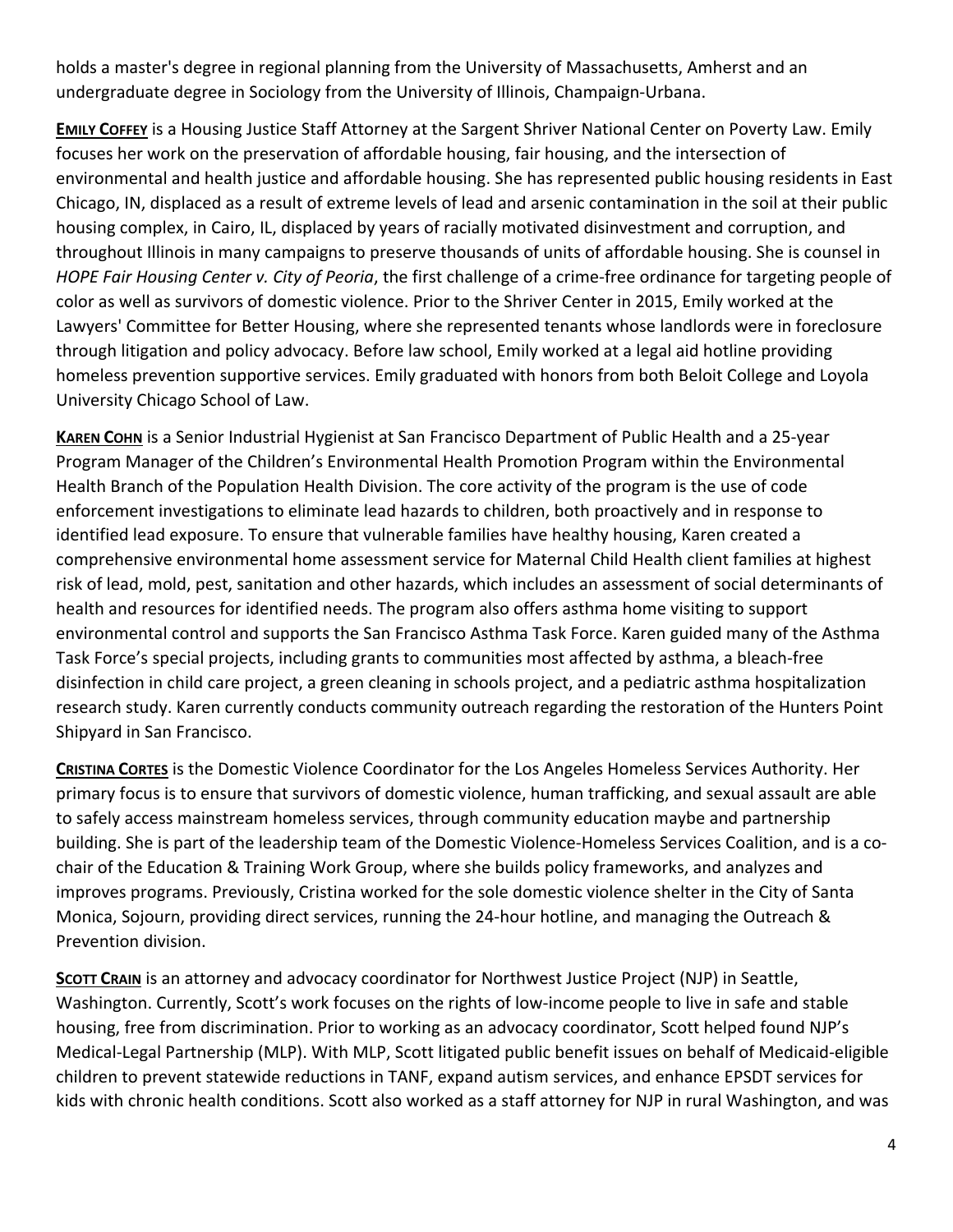previously a research fellow for the Institute on Race and Poverty. Scott has a J.D. from the University of Minnesota and a B.S. in Mathematics from Seattle University.

**ERIK CRAWFORD** served 16 years as President of Davidson/Site 166 Resident Association Inc., of the New York City Housing Authority. At the age of 18, he was elected to represent the residents of Davidson Houses. During his tenure, he advocated on behalf of his residents to secure programs, services and to improve the quality of lives. Erik had the opportunity to meet with elected officials from all levels of government, even a personal invitation to meet with senior staff at the White House around public housing and its future. He served on the Jurisdictional‐wide council as Recording Secretary and then Vice‐Chair, and was an active member of the Citywide Resident Advisory Board working on the 1‐ and 5‐year plan of the New York City Housing Authority. Currently, Erik serves as the Regional Director of Public Housing Communities, Inc.

**JAMIE CROOK** is a Senior Staff Attorney for the ACLU Foundation of Northern California in San Francisco, where she litigates impact cases in a range of areas, including racial and economic justice, criminal justice, and immigrants' rights. Jamie was previously an attorney at Relman, Dane & Colfax, where she practiced civil rights litigation with an emphasis on housing and lending discrimination. Jamie's better‐known cases include *Central Alabama Fair Housing Center v. Magee*, 835 F. Supp. 2d 1165 (M.D. Ala. 2011), and *Anderson Group LLC v. City of Saratoga Springs, 805 F.3d 34* (2d Cir. 2015). Following her graduation from Berkeley Law School, Jamie clerked for the Honorable Richard A. Paez, Ninth Circuit Court of Appeals, and completed a fellowship with Altshuler Berzon LLP and the Natural Resources Defense Counsel in San Francisco. She also served as counsel for the Fair Housing and Community Development Project at the Lawyers' Committee for Civil Rights Under Law.

**MARTINA CUCULLU LIM** is the Executive Director of the Eviction Defense Collaborative (EDC). The EDC provides legal assistance to all tenants in San Francisco by preparing the initial responsive pleadings on a rapid basis and represents many tenants on a full‐scope basis. EDC was chosen by San Francisco city leaders to coordinate the effort to bring the right to counsel in eviction cases to all San Franciscans. Martina formerly worked as the Director of the Tenants' Rights Program at the Centro Legal de la Raza in Oakland, California. Martina has also worked with the Alameda County Anti‐Displacement Crisis Intervention Program where she provided emergency legal assistance to tenants.

**LISA CYLAR BARRETT** is Senior Policy Counsel at the NAACP Legal Defense and Education Fund (LDF) where she focuses on developing and advancing policy strategies which increase fairness and equal opportunity for African‐Americans in all aspects of the economy. Prior to joining LDF, Lisa served as the Managing Director of Federal Policy at PolicyLink. In that position, she oversaw the development and execution of strategies to advance racial and economic equity on a wide range of issues, including infrastructure investment, housing, education, transportation, access to healthy food, water, and economic inclusion. Lisa received her B.A. from Spelman College and her J.D. from Case Western Reserve University School of Law where she served as an Associate Editor of the Health Matrix Law Journal. Her legal studies also included a semester at Oxford University where she studied International Taxation and Comparative Legal Professions.

**JULIA DALZELL** serves as the Director of Community Affairs at Open Door Legal where she leads the development portfolio as well as strategic relationships. Julia works closely with the City of San Francisco and partner organizations under the Tenant Right to Counsel grants. She works on a host of issues pertaining to access to justice, equity, and poverty alleviation strategies. Before joining Open Door Legal, Julia worked in a variety of capacities for local government and policy groups on issues pertaining to public health policy and food justice.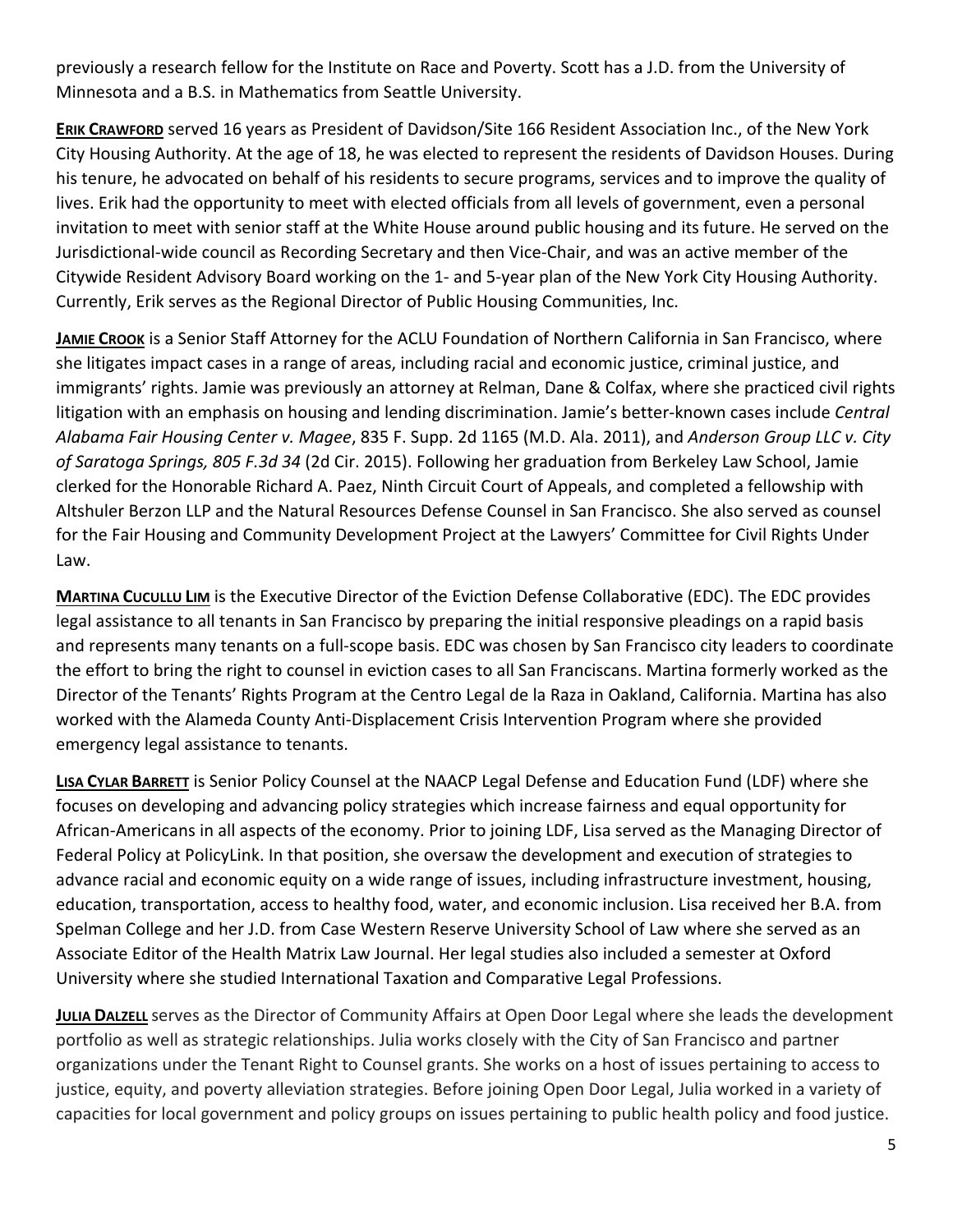A California native, Julia received her B.A. from the University of Michigan and her J.D. from the University of San Francisco School of Law.

**ELLEN DAVIDSON** is a Staff Attorney in the Law Reform Unit of the Civil Practice Area of the Legal Aid Society in New York City. She represents public housing residents and Section 8 participants in administrative proceedings at public housing authorities in New York City. Ellen also brings affirmative litigation, seeking systemic changes, on behalf of tenants across New York City in state and federal court. From 2001 to 2006, Ellen was a Staff Attorney in the Housing Law Unit of Legal Aid's Bronx Neighborhood Office where she represented individual tenants in eviction cases in Bronx Housing Court.

**TOM DAVIS** is the Director of the Office of Recapitalization, within the U.S. Department of Housing and Urban Development's Office of Multifamily Housing Programs. Immediately prior to joining HUD, Davis was Senior Vice President of Recap Real Estate Advisors, a Boston‐based affordable housing consulting firm. Davis led the firm's affordable housing consulting practice, focusing on the recapitalization and preservation of existing affordable housing through transactional, strategy and policy engagements. Davis received his undergraduate degree from Brown University, M.P.A. from the Woodrow Wilson School at Princeton University, and J.D. from the New York University School of Law.

**ISHBEL DICKENS** was an independent consultant working with manufactured homeowners in Boulder, CO, and in Washington State on a range of policy, preservation, and organizing strategies to protect manufactured homeownership for millions of families across the country, until her retirement at the end of 2017. She was the Executive Director of the National Manufactured Home Owners Association (NMHOA) from November, 2010 until May 31, 2016. Prior to her work at NMHOA, Ishbel was a staff attorney at Columbia Legal Services in Seattle. Ishbel has helped homeowners' associations purchase their communities as resident‐owned co‐ operatives. She has been involved in policy changes at the local, state and federal levels that aimed at allowing manufactured homeowners preserve their lifestyle choice. Ishbel has spoken at numerous conferences around the country on issues facing manufactured homeowners and offered a range of possible solutions. Her article about manufactured housing issues was published in the April 2007 issue of the Clearinghouse Review.

**CHERYL DUCLOS** is the Fresh Start project manager with the Department of Community Services in New Bedford, Massachusetts. She oversees intakes, coordinates referrals, and organizes the provision of clinical, case management, moving and de‐cluttering services for the Fresh Start Program and the Elder Mental Health Outreach Team. As a trained mediator with the New Bedford Face to Face Mediation Program, Cheryl mediates in the community, as well as in small claims and housing courts. She is a consumer advocate for the New Bedford Local Consumer Program, providing educational outreach to 25 surrounding communities. Prior to this, Cheryl coordinated two State‐funded pilot programs designed to help foster relationships between community stakeholders and marginalized New Bedford youth. She has a B.A. from the University of Massachusetts, Amherst.

**ERIC DUNN** joined the National Housing Law Project in 2018 after serving as a legal aid attorney for sixteen years with the Legal Aid & Defender Association of Detroit (2001‐2005) and the Northwest Justice Project (2005‐2016), and as a lobbyist and statewide housing advocate for the Virginia Poverty Law Center (2016‐ 2018). Eric is known for his work to improve administrative due process available to subsidized housing tenants and for his advocacy of rental housing admission issues. Eric is a graduate of the University of Michigan (1997) and University of Louisville Brandeis School of Law (2000).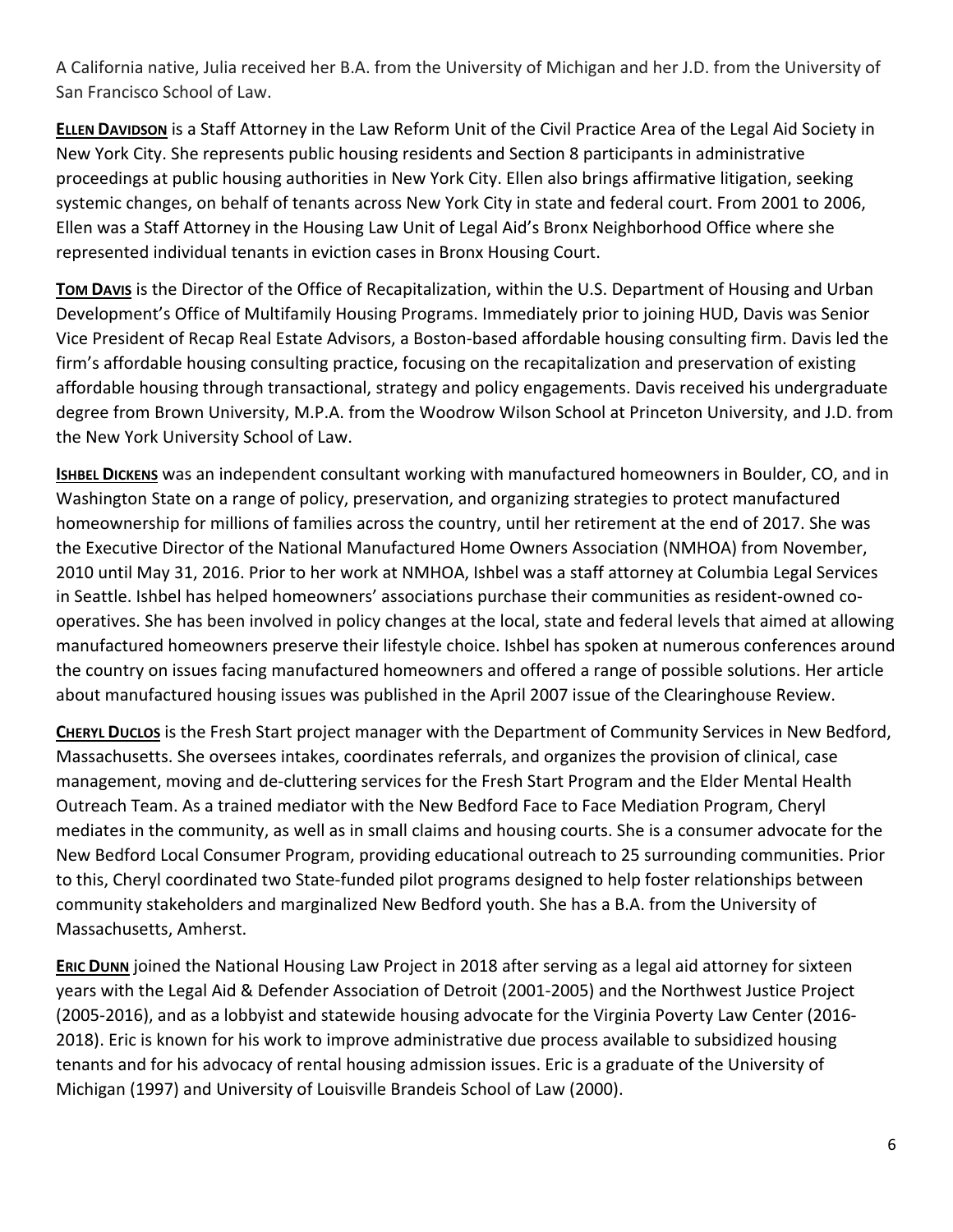**ALEXIS ERKERT** is a staff attorney at Southeast Louisiana Legal Services where she works in housing law and provides legal services to formerly incarcerated individuals in reentry. Alexis was the 2017‐18 Berkeley Law Foundation Fellow. She chairs the Louisiana Access to Justice Commission Housing and Consumer Law Task Force and is a member of the City of New Orleans Reentry Task Force and the Louisiana Bar Association's Building Bridges Committee, which aims to reduce civil barriers to reentry. Alexis is a 2017 graduate from Northeastern University School of Law with a concentration in Poverty Law and Economic Justice. Prior to her legal career, Alexis worked in international human rights, including coordination of a global housing rights campaign.

**LAURA EVANOFF** joined ECHO (Ending Community Homeless Coalition), the Austin/Travis County Continuum of Care's Lead Agency, in 2017 as the Performance Monitoring & Technical Assistance Manager. She is passionate about using Evidence Based Practices to improve program and system outcomes. During her time at ECHO, she helped establish the VAWA Housing Protections Workgroup and collaborated with Victim Service Providers to create local policies aimed at protecting persons experiencing abuse or violence. Laura's previous work has ranged from managing local political campaigns and Permanent Supportive Housing programs to providing direct clinical services as a Licensed Clinical Social Worker. Laura received her master's degree in social work from University of Houston and her undergraduate degree in Psychology from Southwestern University.

**DAVIDA FINGER** serves as a Clinical Professor of Law at Loyola University New Orleans College of Law where she teaches the Community Justice section of the Law Clinic. She and her clinic students provide representation on cases such as landlord‐tenant, housing discrimination, education, and other civil rights matters. Additionally, Professor Finger strives to collaborate on community advocacy for anti‐poverty and justice initiatives.

**STEVE FISCHBACH** is the Litigation Director of the Virginia Poverty Law Center (VPLC). Before joining VPLC, Steve worked at Rhode Island Legal Services as a Supervising Attorney in the program's Housing and Foreclosure Prevention unit. His legal experience spans a variety of racial justice issues, including environmental justice, community reinvestment and disinvestment, urban school reform, siting of low‐income housing and facilities for the homeless, and preservation of public and subsidized housing units. Steve is also known for his environmental justice work, which included litigation and development of policies related to the siting of schools relative to environmental hazards such as toxic waste sites; transactional work related to the establishment of a new environmental justice organization; and grant writing to support community education and capacity building projects on environmental justice issues. Steve is a graduate of Brandeis University and Boston University School of Law.

**MICHAEL LEE FORTON** has served as Director of Advocacy for Legal Services Alabama (LSA) since 2016. Prior to his appointment, he served as Managing Attorney of the Huntsville Office for six years. Forton has represented clients in a wide range of cases, including housing, consumer, domestic and appellate issues in both state and federal courts. He was named Legal Services Alabama Advocate of the Year in 2008. Prior to joining LSA, Forton served as Staff Attorney with Florida Rural Legal Services and has clerked with the Alabama Disabilities Advocacy Program (ADAP). Forton received a B.A., with honors, from Michigan State University in East Lansing, and a J.D. from The University of Alabama School of Law, where he was in the Bench and Bar Legal Honor Society. Forton also serves on the Board of Directors for the Public Interest Advisory Board at The University of Alabama.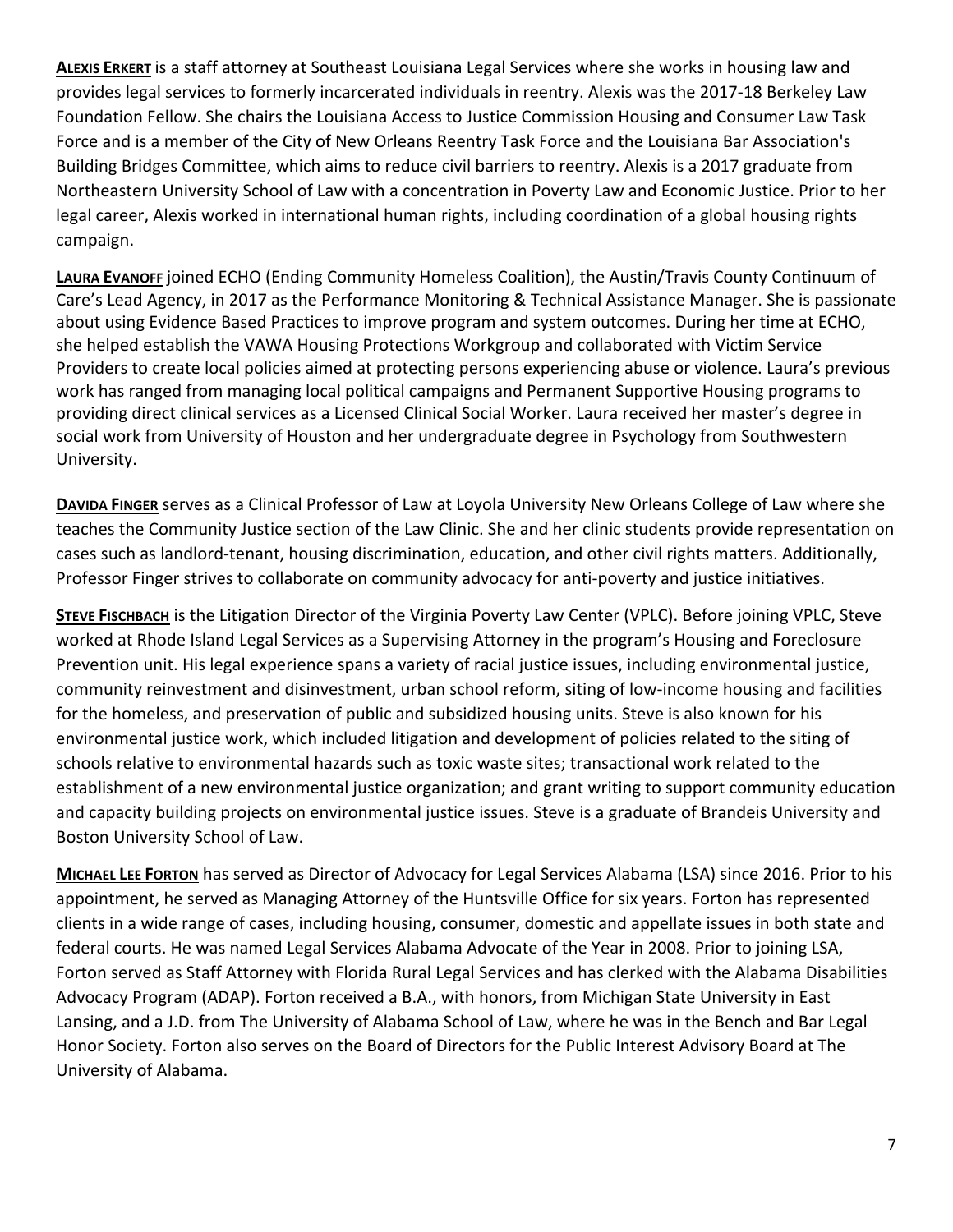**DEBBIE FOX** is a Senior Policy and Practice Specialist at the National Network Against Domestic Violence (NNEDV), where she leads national domestic violence related housing policy and provides technical assistance and training to NNEDV's coalition membership and as a part of the Domestic Violence Housing and Technical Assistance Consortium. Debbie has over 20 years in the field with a focus on fundraising, organizational development, nonprofit administration, and domestic violence population‐specific housing and economic justice programming. Prior to joining NNEDV, she shared community leadership in the systems planning and implementation process for the domestic violence system in Portland, Oregon, working with all thirteen domestic violence victim service providers to create a coordinated entry process for survivors to access housing, shelter, eviction prevention, and shelter diversion programs.

**FRED FUCHS** is the Housing Group Coordinator for Texas RioGrande Legal Aid, where he oversees the program's housing work. He also serves as an adjunct professor at the University of Texas School of Law where he teaches a housing clinic each spring. He received his law degree from the University of Texas School of Law. He has litigated numerous cases on tenant rights in federal housing programs in state and federal courts. He is a contributing author to the Texas Poverty Law Handbook, and has written numerous articles and outlines on rights of tenants in federal housing programs and has spoken for many years on housing‐related legal topics at the annual State Bar of Texas Poverty Law Conference.

RACHEL GARLAND is a staff attorney in the Housing Unit at Community Legal Services, Inc. in Philadelphia. Rachel represents tenants in their rent, repair, and eviction cases. She specializes in subsidized housing, criminal records barriers to housing, domestic violence and housing issues, and preservation of affordable housing. She received her B.A. from Oberlin College and her J.D. from Temple Law School. Rachel began at Community Legal Services with an Equal Justice Works Fellowship to focus on housing barriers faced by victims of domestic violence.

**ERIN GOODISON** is the Senior Director of Housing at The Stop Abuse for Everyone (SAFE) Alliance in Austin, Texas. Erin has more than 20 years of nonprofit experience, including 16 years at SAFE. Her work is primarily focused on the intersection of homelessness and abuse. At SAFE, she has helped to develop peer support programming, as well as policies, practices, and staff training on housing first model, VAWA housing protections, voluntary services, empowerment advocacy, trauma‐informed services, and LGBTQ‐focused services.

**NAVNEET GREWAL** is a Senior Attorney at Western Center on Law & Poverty, a statewide legal services support center that fights, through litigation and legislative and policy advocacy, to secure housing, health care and a strong safety net for low‐income Californians. She has successfully litigated cases in state and federal court that have, for example, expanded due process rights for voucher applicants, reimbursed thousands of public housing residents for rent overcharges, enforced state land use and zoning laws (resulting in the development of affordable housing), and that have preserved mobile home parks. She also works with the housing team to develop and analyze statewide housing legislation that has led to significant protections for low‐income Californians. Navneet also works to support local legal services attorneys in identifying and assessing critical legal claims that their clients might avail themselves of, both through technical assistance and workshops. Navneet is a graduate of the New York University School of Law, where she received the Vanderbilt Medal (the highest graduation honor), and the Black, Latino, and Asian Pacific American Alumni Association's Public Service Award.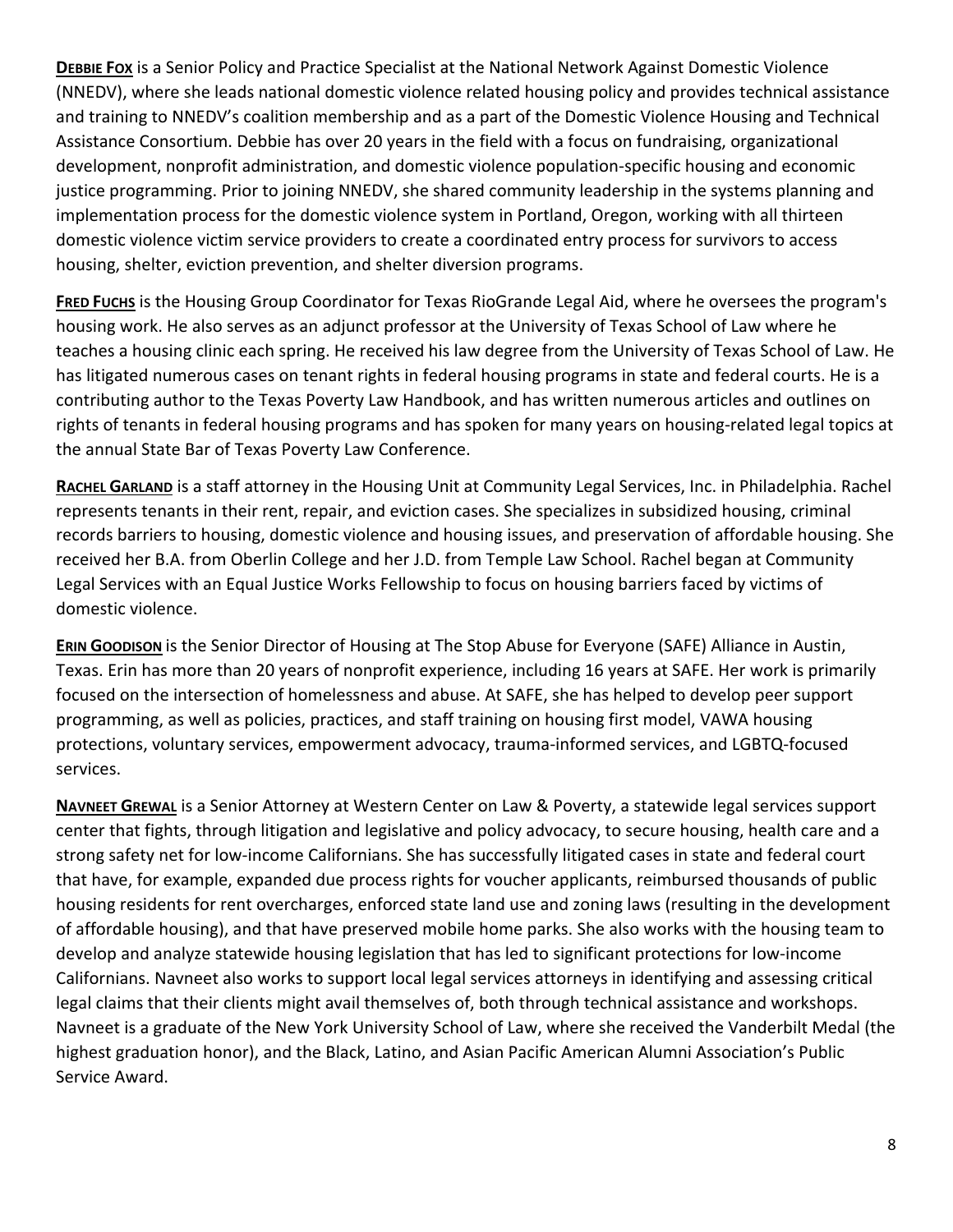**SHANA M. GRIFFIN** is a feminist activist, independent researcher, applied sociologist, geographer, artist, and mother. Her work is interdisciplinary and undisciplinary, and engages research and organizing projects that attend to the lived experiences of the black Diaspora—centering the particular experiences of black women most vulnerable to the violence of poverty, carcerality, polluted environments, reproductive legislation, economic exploitation, and housing discrimination. Rooted in black feminist theories, praxes, and methodologies, Shana's activism and research explore critical questions concerning the political economy of reproductive violence and policies of population control, surveillance, and policing; discriminatory housing practices and the racial‐sexual politics of urban development; black geographies and insurgent realities; and histories of racial slavery. Her current project DISPLACED chronicles the institutionalization of spatial residential segregation, discriminatory housing practices, property-led development, and the violence of displacement in New Orleans. PUNCTUATE, her latest initiative supported in part through her Weavers Fellowship, is a feminist research, art, and activist initiative foregrounding the embodied aesthetics and practices of black feminist thought to address intersecting forms of the everyday violence and subjectivity black women, their communities, and families.

**JAMES GROW** is a Senior Staff Attorney at National Housing Law Project (NHLP). Since 1980, his work at NHLP has focused on the preservation of privately-owned federally subsidized housing developments. Jim has worked on many federal statutes and policies affecting affordable housing preservation and tenants' rights; participated in many significant cases enforcing or interpreting these policies; and regularly provides assistance to legislators, housing attorneys, advocates and organizations. He also works on energy issues affecting tenants.

**KIM GUNNING** is a staff attorney in the Institutions Project at Columbia Legal Services. Kim's consumer rights advocacy started in private practice and grew through her role as assistant attorney general in the Washington AG's Consumer Protection Division. She was a founding board member of the Northwest Consumer Law Center and received the 2015 KCBA President's Award for her work on State v. Arlene's Flowers. She is also currently on the board of the QLaw Foundation, which educates the public and the courts on LGBTQ legal issues. She graduated law school from the University of Washington, earned her M.A. from Rutgers University, and her B.A. from Macalester College.

**MEGAN HABERLE** is Deputy Director of the Poverty & Race Research Action Council, where she has worked since 2012. She specializes in policy designs, public education, and technical assistance relating to government programs and civil rights, with a focus on advancing fair housing and environmental justice. She also serves as the editor of PRRAC's quarterly journal, Poverty & Race. Before coming to PRRAC, Megan worked at The Opportunity Agenda, a social justice policy and communications lab, and in private litigation practice in New York. She is a graduate of Columbia Law School, where she was an Executive Editor of the Columbia Journal of Environmental Law, and Swarthmore College.

**JEFF HEARNE** is the Director of Litigation at Legal Services of Greater Miami, Inc., where he has worked since graduating from law school in 2001. Jeff oversees the firm's significant litigation and appeals, and provides a strategic focus to the firm's advocacy in all of its practice areas: Tenants' Rights, Homeownership/Consumer, Health & Income Maintenance, Community & Economic Development, and Pro Bono. He previously served as the Advocacy Director for Tenants' Rights and focused his work on federally subsidized housing and eviction defense. In 2009, he became the Director of the Tenants' Rights Clinic at the University of Miami School of Law. Through the Clinic, he teaches landlord‐tenant law and supervises law students who defend tenants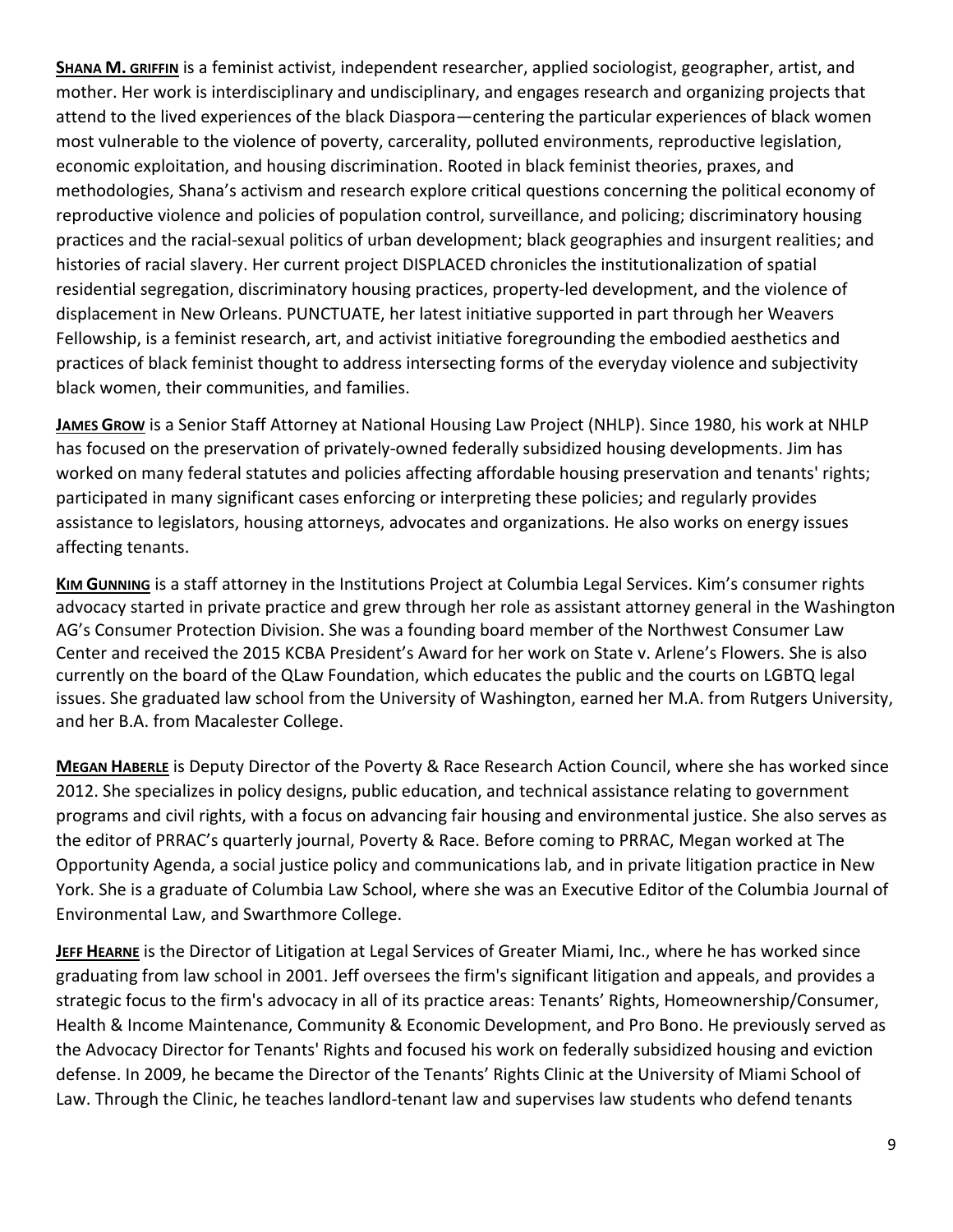facing eviction. Jeff is a board member and a past‐president of the Miami Chapter of the American Civil Liberties Union (ACLU). He is a graduate of the University of Texas at Austin (J.D. 2001, B.A., Plan II, 1998).

**JESSIE HEWINS** is a Staff Attorney at HomeBase. Jessie supports technical assistance to aid states and communities in their work to end homelessness. She conducts research and produces reports, surveys, and other tools, and helps to organize and facilitate convenings and trainings, including on Housing First and lowering barriers to entry for housing programs. Jessie supports communities in strategic planning and implementation, system performance and planning, and in preparing for the annual Continuum of Care competition. Her areas of expertise include effective use of mainstream resources and optimizing self‐ sufficiency. Jessie received her J.D. from the University of Southern California.

**CASHAUNA HILL** has served as Executive Director of the Greater New Orleans Fair Housing Action Center since 2015. Prior to leading GNOFHAC, Cashauna spent several years litigating fair housing cases as Fair Housing Staff Attorney at the Oregon Law Center in Portland, and Senior Staff Attorney at GNOFHAC. In addition to her litigation experience, Cashauna has advised policymakers and city agencies in New Orleans and Portland with regard to fair housing policy and best practices. In 2016, Cashauna led GNOFHAC's partnership with the City of New Orleans and the Housing Authority of New Orleans to submit the nation's very first Assessment of Fair Housing Plan. She has also led GNOFHAC's efforts to expand all aspects of their programmatic services to communities across the state of Louisiana. Cashauna is a New Leaders Council Fellow, and was supported by the Ford Foundation as a 2017 Op‐Ed Project Public Voices Fellow. She has written about housing segregation and civil rights for Next City and The Hill, among other outlets. Cashauna is a graduate of Spelman College and Tulane Law School.

**BRIAN A. HUDSON, SR.** is Executive Director and Chief Executive Officer of the Pennsylvania Housing Finance Agency. He began his career at PHFA in 1975, rising to Chief Financial Officer prior to assuming his current position in 2003. Brian is a Board member and Audit Committee Chair of Erie Indemnity Company, a Board member of the Community Development Trust, a member of the Penn State Health Milton S. Hershey Medical Center Board of Directors and serves as Chairman of the Commonwealth Cornerstone Group. Brian is Past President and current Board member of the National Council of State Housing Agencies. He is the former Chairman of the Audit Committee of the Federal Home Loan Bank of Pittsburgh and a former member of the Consumer Advisory Council of the Federal Reserve Board. Brian is a Certified Public Accountant and a Certified Treasury Professional.

**CAITLIN HUMPHREYS** is a staff attorney for the Legal Aid Society in Hawaii. As a member of the Housing and Consumer Protection Unit in Honolulu, she advocates for tenants' rights in public housing, the Section 8 Housing Choice Voucher program, the Low Income Housing Tax Program, and under the Fair Housing Act. She has experience in language access rights for persons with limited English proficiency, housing rights of domestic violence survivors, and reasonable accommodations for people with disabilities. She earned her J.D. in 2013 from Roger Williams University, School of Law, and her B.A. in 2010 from Ithaca College. She is admitted to the bars of Hawaii and Pennsylvania.

**MAYRA JOACHIN** is a Staff Attorney at the National Immigration Law Center in Los Angeles. She focuses on advancing the rights of low‐income immigrants through impact litigation, administrative advocacy, direct work with affected individuals, and technical assistance. Her main areas of work involve expanding immigrants' access to crucial services, including access to health care and to public utilities, for all individuals regardless of status or national origin. Through this work, she has been one of the attorneys litigating *Georgia State*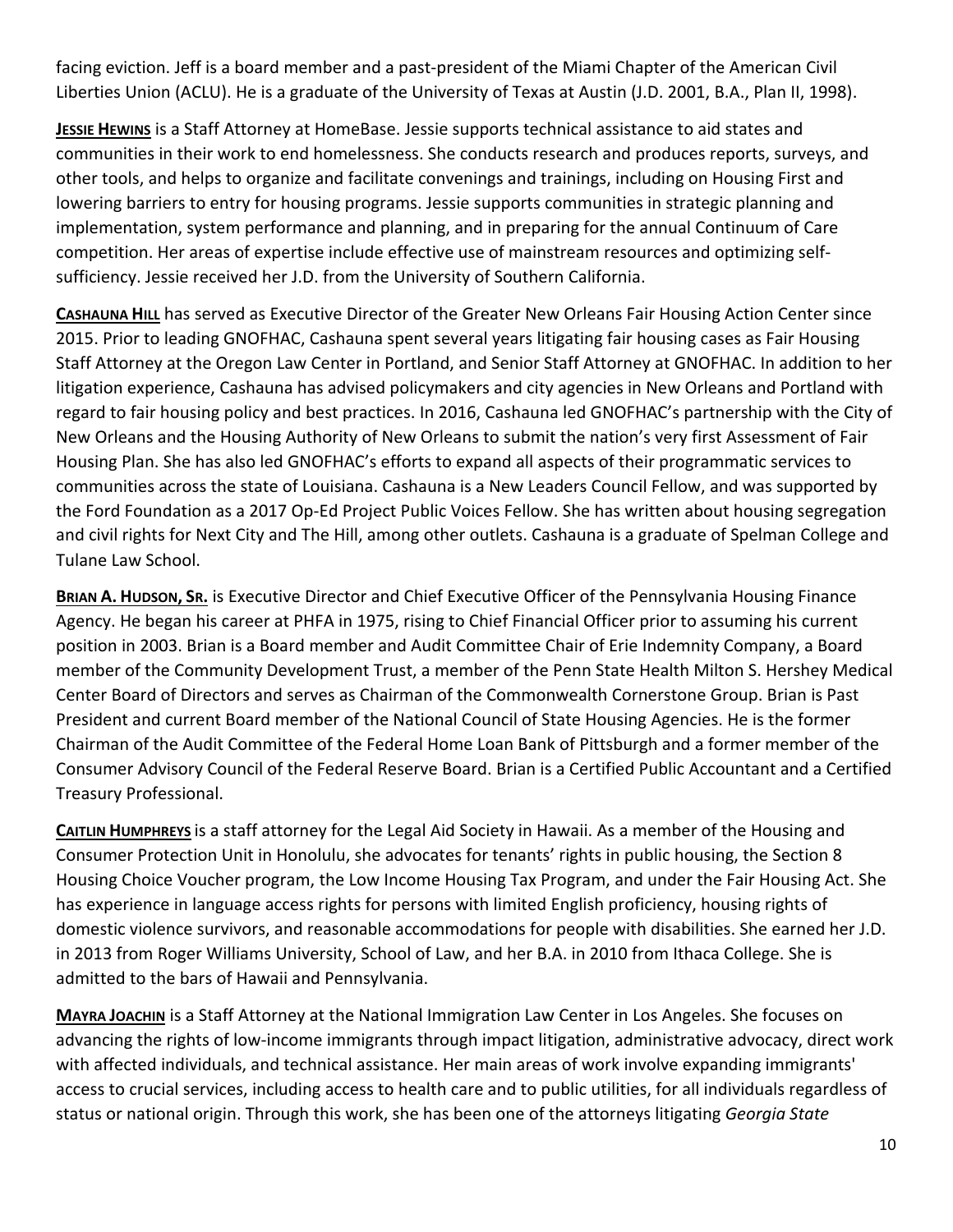*Conference of the NAACP v. City of LaGrange*, a lawsuit challenging two discriminatory city policies that disproportionately prevent African Americans and Latino immigrants from accessing water, gas, and electricity. Her passion for immigrants' rights advocacy stems from her experiences as a Salvadoran immigrant. Mayra holds a bachelor's degree from the University of California, Los Angeles, and a J.D. from Columbia Law School.

**JOHN JOPLING** is the Housing Law Director at the Mississippi Center for Justice, a statewide nonprofit, public interest law firm dedicated to advancing racial and economic justice in Mississippi. John has 30 years of legal experience challenging discrimination in employment and housing. In 2016, he served as local counsel in *Fuller v. City of Ridgeland*, a successful Fair Housing Act challenge to a municipal ordinance that targeted African‐ American and Hispanic tenants. In the immediate aftermath of Hurricane Katrina, John served as the Managing Attorney of the Gulf Coast office of the Mississippi Center for Justice. Prior to 2005, John was Clinical Professor of Housing Law at the University of Mississippi School of Law, Director of Litigation at Southeast Mississippi Legal Services, and Law Clerk to Mississippi Supreme Court Justice Lenore L. Prather.

**ELIZABETH "BETSY" JULIAN** was the founder and served as President of the Dallas‐based Inclusive Communities Project (ICP) from 2004‐2015. She now works as a fair housing consultant and senior advisor to ICP. From 1993 to 1999, Betsy served as Deputy General Counsel for Civil Rights and Litigation, Assistant Secretary of Fair Housing and Equal Opportunity, and Secretary's Representative for the Southwest Region at the U.S. Department of Housing and Urban Development. From 1973 to 1993, she engaged in the practice of poverty and civil rights law at Dallas Legal Services, East Texas Legal Services, and in private practice, representing primarily low‐income clients in cases involving housing discrimination, voting rights, municipal services discrimination, and indigent health care. She is a graduate of the University of Texas at Austin, and the University of Texas School of Law.

**ANDREA JURACEK** serves as the Executive Director at Housing Choice Partners, has worked in fair and affordable housing advocacy for over 10 years in the Chicago area, beginning as a tenant organizer and policy specialist with the Lawyers' Committee for Better Housing. She previously served as Director of Fair Housing for Open Communities, where she conducted client intake, fair housing discrimination investigations and test coordination, and provided fair housing trainings and educational seminars to a variety of audiences. She also served as Deputy Director of HOPE Fair Housing Center, where she advised on fair housing investigations and complaint filings, and assisted with program and organizational management. Andrea is trained in conflict resolution, fair housing investigation, and fair housing law. She is currently Vice President of the Chicago Area Fair Housing Alliance Board of Directors. Andrea received her B.A. in Women's Studies from DePaul University and her M.A. in Contemporary History from University of Bristol, UK.

**ABBY KHODAYARI** is a staff attorney in the Contra Costa County Regional Office of Bay Area Legal Aid in California, the largest regional provider of free civil legal assistance to low‐income residents in the Bay Area. She works on a Medical‐Legal Partnership with Contra Costa County Health Services, where all of her clients are referred to her by the county medical care provider. One of the main areas of law in her Medical‐Legal Partnership has been housing law, specifically eviction defense and fair housing. She has been on staff with BayLegal since 2016, where she began her work on the innovative Project Legal Link, an online tool that helps low-income residents more effectively navigate the legal system on their paths out of poverty. Abby is a graduate of University of San Francisco School of Law.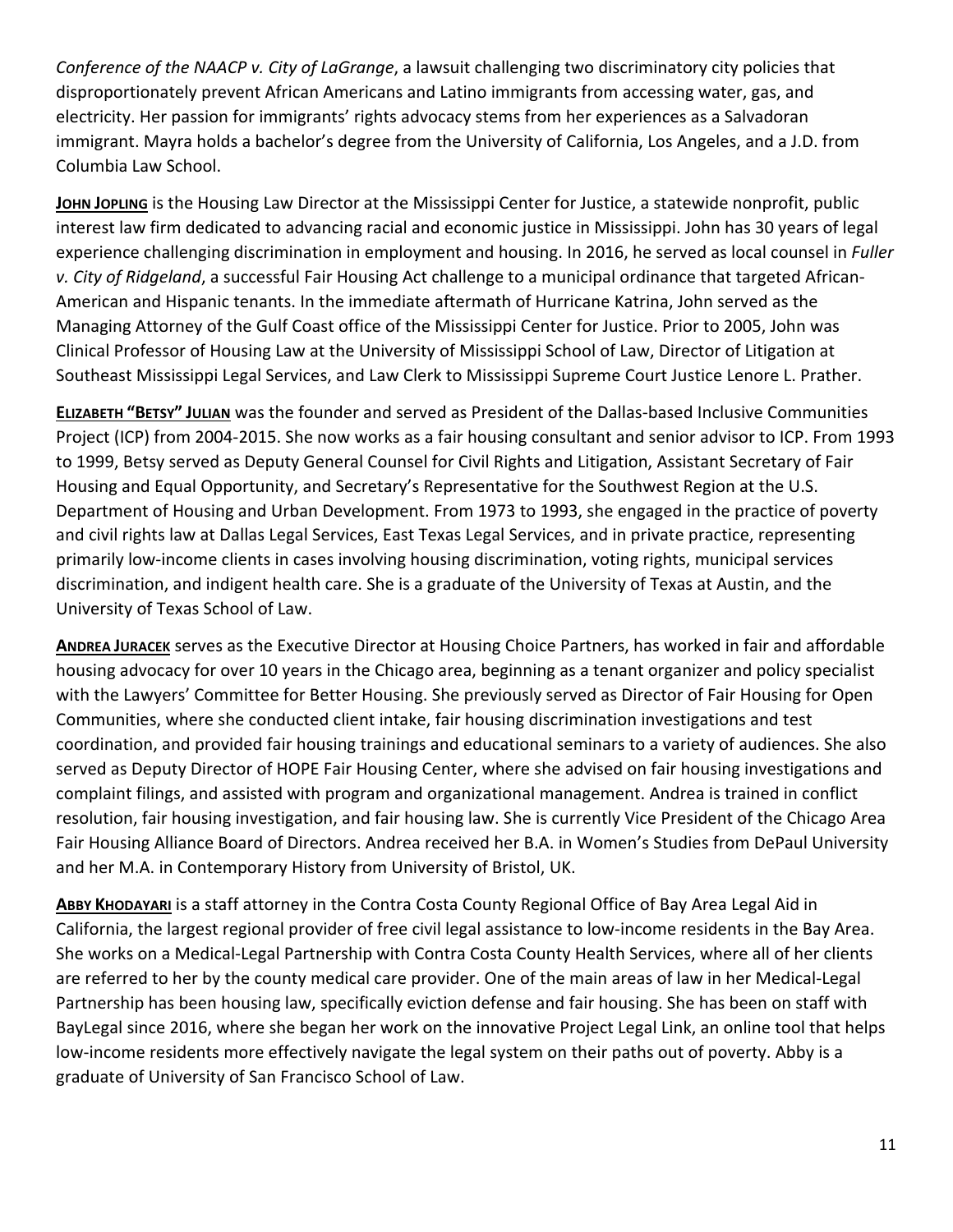**LARISA KOFMAN** is the Director of Systems and Policy Initiatives at the National Alliance for Safe Housing (NASH). NASH's mission is to ensure that survivors of domestic and sexual violence have access to a full range of survivor-defined housing options, catalyzing a safe housing movement. Larisa has over twenty years of experience in the domestic violence and public policy fields. Larisa led legislative advocacy efforts resulting in the passage of several pieces of legislation that enhanced the legal rights of underserved populations in the District of Columbia. She spearheaded a campaign resulting in the passage of an innovative law providing eviction and discrimination protections for victims of domestic violence. She served on the Georgetown Journal on Gender and the Law, Georgetown University Law Center, Board of Advisors. She also served on the Board of Directors for several local nonprofit organizations. She currently also serves as an adjunct Associate Professor at the University of Maryland University College. Larisa holds a law degree from the University of Maryland School of Law, and a Master of Arts in Teaching from the University of Southern California.

**MARTIN "MARTY" LAWYER, III** is the most‐experienced attorney at Bay Area Legal Services in Tampa, Florida. Marty received his undergraduate degree from Brown University in 1963 and his law degree from Vanderbilt University in 1970. Marty has provided representation in every conceivable type of civil legal case and has appeared in federal and state courts and administrative agencies at all levels. Substantively, Marty specializes in housing law. Functionally, Marty is a trial and appellate attorney. Marty was lead counsel in the national landmark case of *Basco v. Machin*, 514 F.3d 1177 (11th Cir. 2008).

**ALEX LEMBERG** is a Housing Attorney at Open Door Legal in San Francisco's Bayview‐Hunters Point neighborhood. Open Door Legal provides free or very‐low‐cost legal services to all residents of three zip codes in low-income areas in southeastern San Francisco. As part of the housing team, Alex represents tenants in eviction cases, affirmative habitability cases, negotiated buyouts, and more. Alex previously worked at Renne Public Law Group with former San Francisco City Attorney Louise Renne, focusing on nonprofit law, employment, and impact litigation. Alex also remains active in local political affairs, serves as Vice President of his neighborhood association, and serves on the board of the GLBT Historical Society.

**SARA KATE LEVIN** is a physician and clinical educator at Contra Costa Health Services (CCHS), a county safety net health system and Family Medicine residency program. Dr. Levin has been a medical staff leader in multiple initiatives at CCHS to identify and address social needs in the health care delivery system, including implementation of a Health Leads desk; development of a complex care health home for high‐needs, high risk, high-cost patients; and development and implementation of the county's "Whole Person Care" pilot program called Community Connect.

**GORDON LEVINE** has managed the Louisiana Balance of State Continuum of Care since 2017. Before moving to Louisiana, he administered several federally funded programs for the State of Wisconsin, including HUD's Emergency Solutions Grant (ESG) and SAMHSA's Projects for Assistance in Transition from Homelessness (PATH) programs, and coordinated several HUD‐funded projects for a large Community Action agency, including transitional living and HOME‐funded housing development. He lives in Baton Rouge, LA with his family, including one small dog and dozens of bonsai trees.

**LATOYA "TOYA EX" LEWIS** is an extremely proud New Orleans native. After Katrina, Toya graduated from Southern University of New Orleans with a Bachelor in Psychology. While in college, she became a member and then an organizer of Stand with Dignity at the New Orleans Workers' Center for Racial Justice, where she organizes a grassroots membership of underemployed and unemployed Black residents against structural unemployment, criminalization, and racism to demand and full and fair employment, dignity, equity in the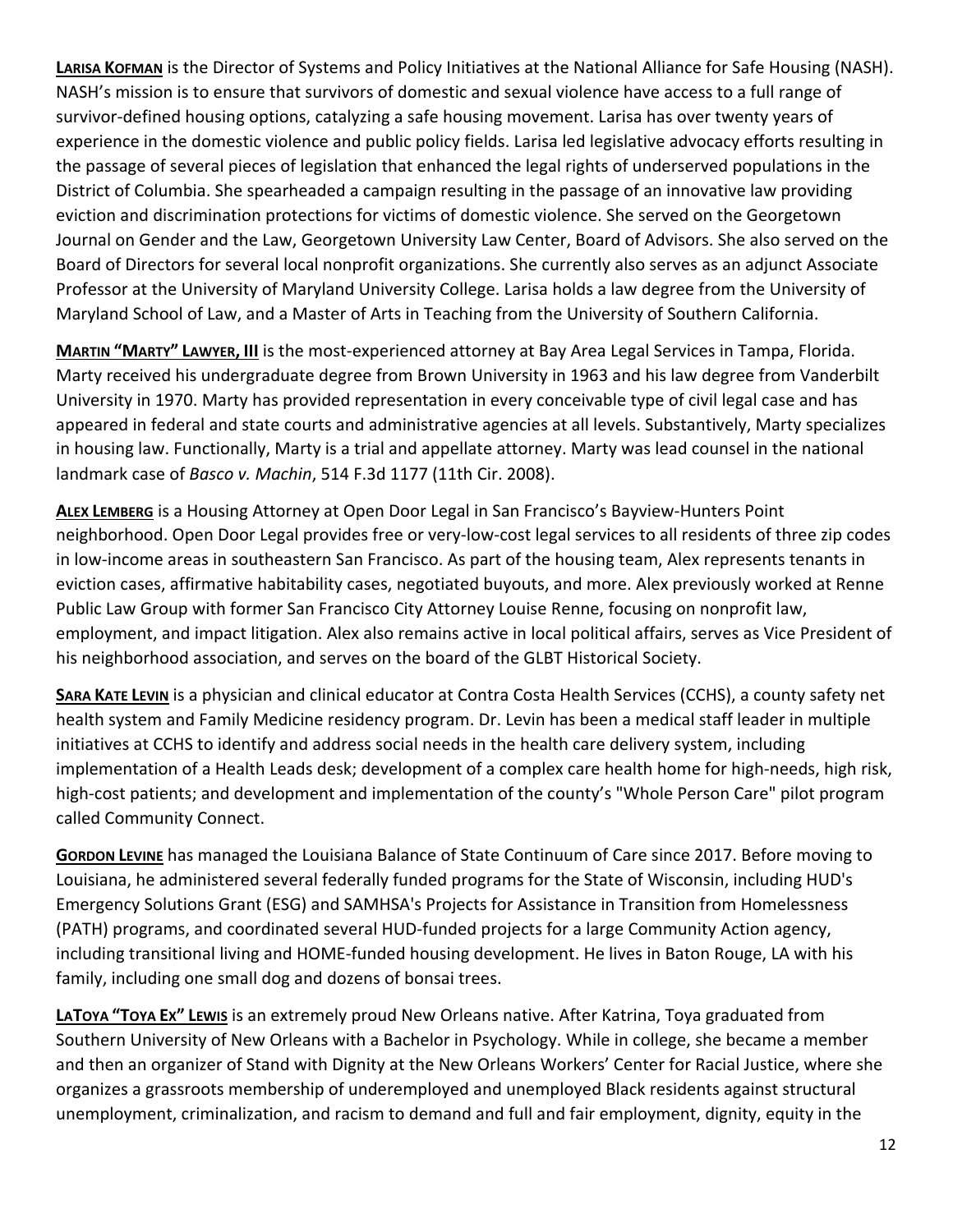New Orleans economy through strategic policy reforms lead by Black residents of the community. As a New Orleans Native, born and raised in B.W. Cooper (more commonly known as the Calliope projects), Toya is proud to play a part in creating a community voice that demands full and fair employment for Black un/under employed workers. Toya is also a founding member of the Black Youth Project 100 chapter of New Orleans, a national organization focused on ending the oppression of all Blackness utilizing a Black queer feminist lens. Toya, along with STAND members, won a policy banning the box for all employment by the Housing Authority of New Orleans and its subcontractors, and a groundbreaking family reunification policy, which opened up a pathway for formerly incarcerated people to return to their families in public housing.

**JUDITH LIBEN** has been a housing attorney at the Massachusetts Law Reform Institute (MLRI) since 1989. After graduating from Northeastern Law School, she worked at Merrimack Valley Legal Services from 1976‐1987 and was Chief Counsel at Cambridge and Somerville Legal Services from 1987 to 1989. Judith is a "utility player" at MLRI — advocating with clients and allies on a broad range of housing issues such as tenants' rights after foreclosure; preservation of public housing; stronger fair housing policies in state programs; fairer admissions practices; enhanced portability in the Section 8 program; and language access in in the Emergency Assistance and housing programs.

**DOLFINETTE MARTIN** is the Operation Manager at Operation Restoration, and is a strong community leader who serves on the Formerly Incarcerated Transitional Clinic Advisory Board, a clinic created for formerly incarcerated people and the Criminal Background Check Review Panel for the Housing Authority of New Orleans (HANO). Dolfinette was appointed to New Orleans's Mayor Latoya Cantrell's transition team and Essence's first ever all female criminal justice reform panel. She was a founding member and former president of the NOLA chapter of National Council for Incarcerated and Formerly Incarcerated Women and Girls. As a Formerly Incarcerated Person, Dolfinette earned a college degree in 2015 after her release from prison in 2012, and sets a powerful example for her children, grandchildren and her community. She is frequently asked to contribute her knowledge, expertise and wisdom on panels and media. A recipient of the John Thompson Leadership for Change Award and A Freedom Fighter Award, she created the Formerly and Currently Incarcerated Women and Girls Reentry project within VOTE's organization. Governor John Bell Edwards recently appointed her to sit on the Louisiana Women's Incarceration Task Force based on her legislative advocacy.

**LYNN MARTINEZ** became the Managing Attorney at Legal Services of Northern California (LSNC), Redwood Regional Office, in April 2017. In this capacity, Lynn manages the legal services provided in the three most Northwestern counties of California. Prior to joining LSNC, Lynn was Managing Attorney and a Senior Housing Litigator at Western Center on Law and Poverty (2002‐2017) and a staff attorney at the National Housing Law Project (2000‐2002). Lynn practices housing and civil rights law, specializing in land use, fair housing, and mobile home park residency protections. Lynn is involved in a number of community organizations and outreach efforts in Northern California. She also currently serves as Vice Chair of the Humboldt County Housing Trust Fund and Homelessness Solutions Committee, a political appointment by the County Board of Supervisors.

**NATALIE MAXWELL** is the Director of Community Engagement & Litigation at Florida Legal Services. Natalie's work focuses on using the law to support community‐based groups working for social, economic and racial justice. She has experience litigating a variety of civil rights cases including disability rights, housing rights, housing discrimination, and special education in federal and state trial courts and administrative hearings. She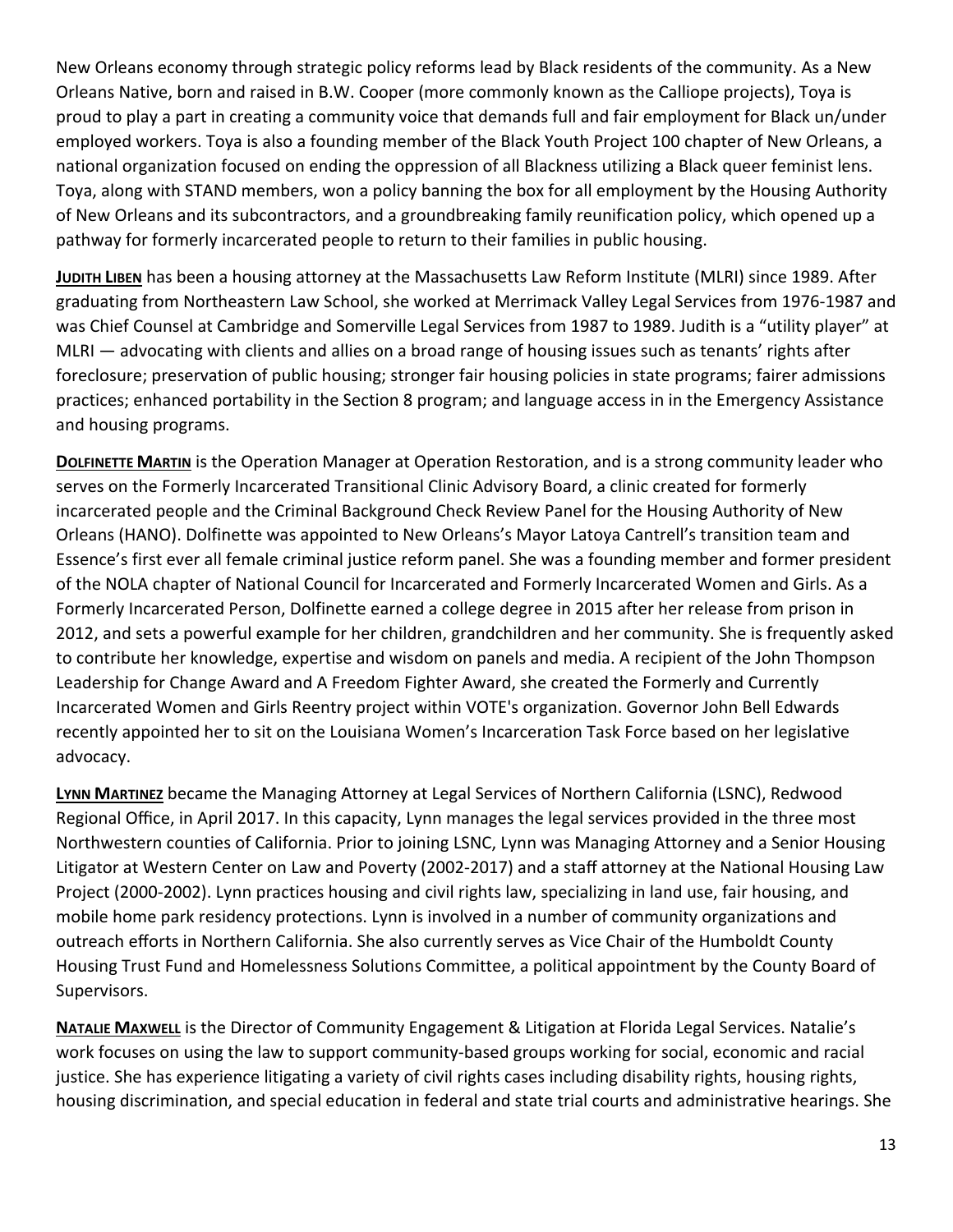also co-chairs the Housing Umbrella Group of Florida Legal Services, Inc. (HUG), which is comprised of legal services attorneys and law professors from across Florida, who represent low-income tenants. Natalie is a member of The Florida Bar and the U.S. Southern, Middle and Northern Districts of Florida. She received a B.S. and B.A. in 2002 from the University of Florida and a J.D. in 2005 from the American University, Washington College of Law.

**XOCHITL MAYKOVICH** is the Political Director for Washington CAN! where she manages three community organizers and advocates for racial, social, economic, and gender justice issues. She has worked on a variety of issues, such as campaigns to reform the charity care process at a regional hospital chain and prison sentencing reform efforts on the state level. She primarily works on housing issues and has pushed local and state level legislation to address move‐in costs, evictions, and rent regulation. She serves on the board of the Puget Sound Advocates for Retirement Action and NARAL Pro‐Choice Washington. Prior to her work for Washington CAN!, she worked as a legal assistant for a law firm representing union railroaders and served in AmeriCorps at Federal Way High School, supporting students of color to overcome economic and societal barriers. Xochitl graduated from the University of North Carolina at Chapel Hill with a B.A. in Peace, War, & Defense and a B.A. in Political Science.

**JAMES "MAC" MCCREIGHT** is a lead attorney in the Housing Unit at Greater Boston Legal Services, and has been employed there since 1982. Mac is a graduate of Haverford College and Northeastern University School of Law. He specializes in issues concerning public and subsidized housing, and was involved in the receivership litigation with the Boston Housing Authority (BHA). He has been a technical advisor to the BHA's Resident Advisory Board since its formation in 1999. In addition to handling a caseload of individual cases, he has worked on a statewide and national level with other housing advocates in developing training materials, in commenting on state and federal regulations, and in legislative advocacy. He is one of the co‐authors of Legal Tactics, the National Housing Law Project's HUD Tenants Rights manual, and various Massachusetts Continuing Legal Education manuals on Massachusetts landlord‐tenant law and public and subsidized housing.

**LARRY MCDONOUGH** was a legal services housing managing and litigation attorney for 30 years until 2013, when he joined Dorsey and Whitney as the Pro Bono Litigation Counsel. Larry co-founded Minnesota's Annual Housing Law Institute and authored Residential Eviction Defense in Minnesota through many editions. He also has taught housing law, evidence and clinical courses at the law schools at the University of Minnesota, William Mitchell, St. Thomas, and Hamline University. He has written many journal articles, including one co‐ written with Mac McCreight, *Wait a Minute: Slowing Down Criminal Activity Eviction Cases to Find the Truth,* 41 CLEARINGHOUSE REVIEW 55 (May/June 2007), at http://povertylaw.homestead.com under *Reading, and Housing Law*. Larry's complete biography is at http://povertylaw.homestead.com.

**DENISE MCGRANAHAN** is a senior attorney at the Santa Monica office of the Legal Aid Foundation of Los Angeles (LAFLA). She has been working at LAFLA in its Santa Monica office since 1996. After graduating from UCLA School of Law in 1987, Denise worked in private practice as a civil litigator. For the past seventeen years, she has worked in public interest law, specializing in housing matters. Her expertise is in the areas of eviction defense, rent control, the Ellis Act, habitability, affordable housing, fair housing, affirmatively furthering fair housing requirements, tenant harassment and the federal Section 8 program. She has also been involved in the drafting and revising of local and state legislation that has resulted in significant changes to landlord‐ tenant laws and greater protections for tenants.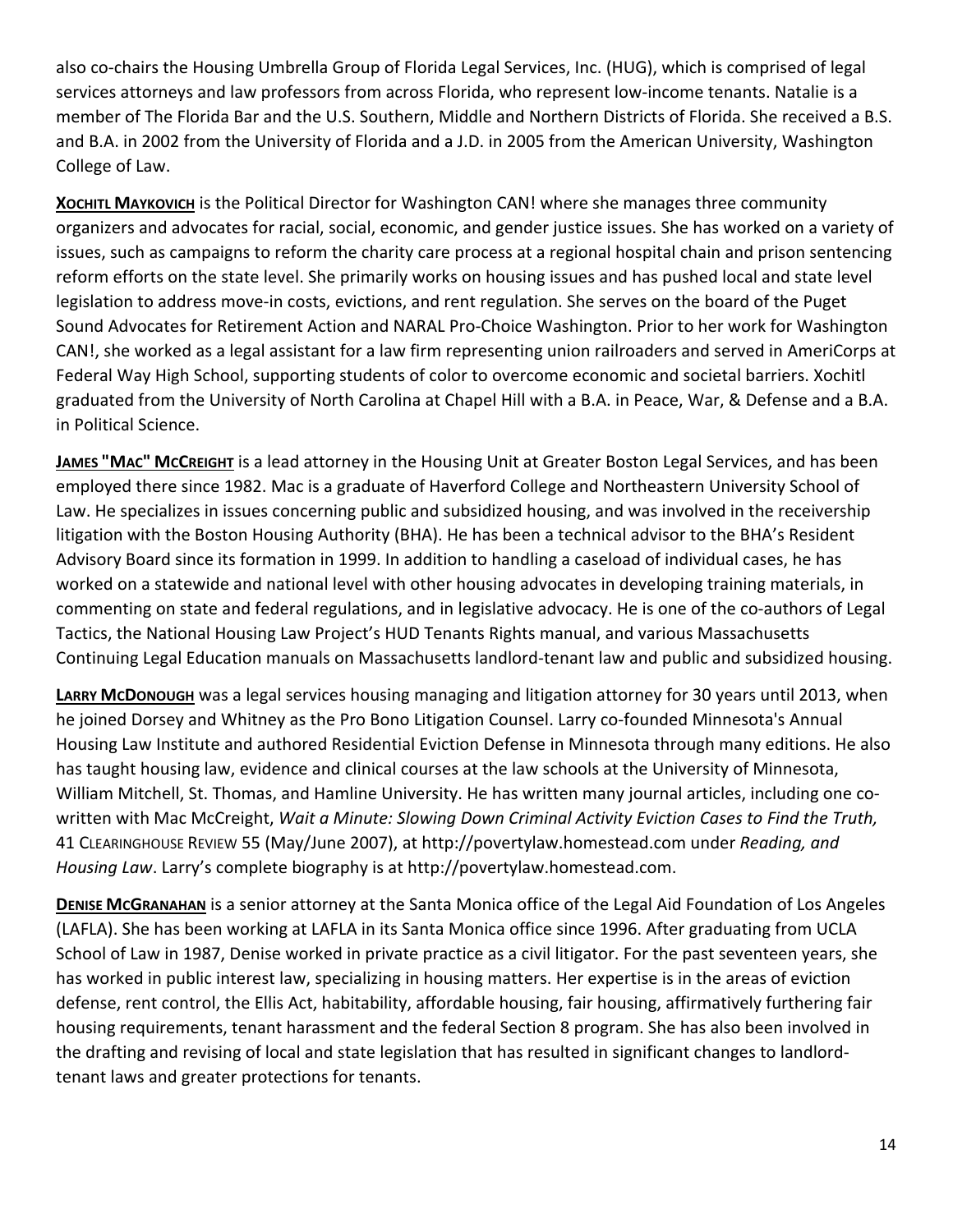**JOSEPH MEAD** is an Assistant Professor at Cleveland State University where he holds a joint appointment in the Maxine Goodman Levin College of Urban Affairs and the Cleveland‐Marshall College of Law. As part of an interdisciplinary team of faculty and students, he has studied criminal activity nuisance ordinances in Ohio and helped convince several cities to modify their ordinances.

**MAGGIE MERRILL** is the Director of Asset Management at the Housing Authority of New Orleans (HANO), managing the agency's inventory of over 2,000 public housing units in mixed finance and conventional properties throughout the city of New Orleans. In that role, Maggie is responsible for ensuring compliance with all HUD statutes and regulations governing public housing administration, and provides policy guidance to staff and HANO's management and ownership partners. Maggie directs the management of over 460 public housing and mixed‐finance units owned by HANO, and oversees contract administration and program compliance of third party management companies and private ownership partners for HANO's portfolio of communities. She also directs the operations of the HANO central facility and the grounds maintenance division, which maintains over 400 vacant properties throughout the city. Prior to transitioning into her current position in HANO's Asset Management Department, Maggie was the Senior Advisor to the HANO Administrative Receiver, and was tasked to re‐establish relationships between HANO and its partners within the city, in addition to creating opportunities for interagency collaboration and the leveraging of respective resources on major projects and initiatives. In that capacity, she helped develop comprehensive policies and programs both within the agency and with external stakeholders and partners.

**NATALIE MINEV** is a staff attorney at the Legal Aid Foundation of Los Angeles (LAFLA). She is part of LAFLA's Housing and Communities Work Group, where she specializes in impact litigation and policy advocacy related to preserving the affordability of at‐risk subsidized housing units in federal, state, and local affordable housing programs. Her areas of expertise are the Section 8 Housing Choice Voucher program, project-based Section 8, HUD mortgage programs, and Low Income Housing Tax Credit housing. She has advised hundreds of low‐ income tenants across L.A. County on subsidized housing issues, and has represented clients in administrative hearings and affirmative litigation in both federal and state court in California based on violations of federal and state fair housing, civil rights, and tenants' rights statutes. She also focuses on advocacy on behalf of Limited English Proficient tenants and victims of domestic violence covered by the Violence Against Women Act in subsidized housing. Natalie is a graduate of Loyola Marymount University and the University of California, Berkeley School of Law, where she was awarded the Dale Minami Public Interest Award.

**MARY ELLEN NATALE** is Managing Attorney of South Coastal Counties Legal Services's (SCCLS) New Bedford, MA Law Office. The primary focus of her practice is housing and homelessness prevention. Prior to joining SCCLS, she was Deputy Director of the Legal Aid Society of Rockland County (NY). She previously held positions as Managing Attorney with Legal Aid of Western Ohio and as a staff attorney with the Legal Aid Society of Northeastern New York, Nassau/Suffolk Law Services Committee, the Legal Aid Society of Rochester, NY and with the Food Research and Action Center in Washington, DC. A graduate of Colgate University and Boston College Law School, she has held faculty positions at the Arizona State University Sandra Day O'Connor College of Law and at St. John's University School of Law.

**MARIANNE NAZZARO** is HUD's Director of the Moving to Work (MTW) Demonstration, which represents about 14 percent of the nation's housing choice voucher and public housing stock and allows public housing authorities (PHAs) to design and test innovative local strategies. As the MTW Director, Marianne will lead the expansion of the MTW demonstration from the existing 39 MTW PHAs to an additional 100 MTW PHAs over a seven‐year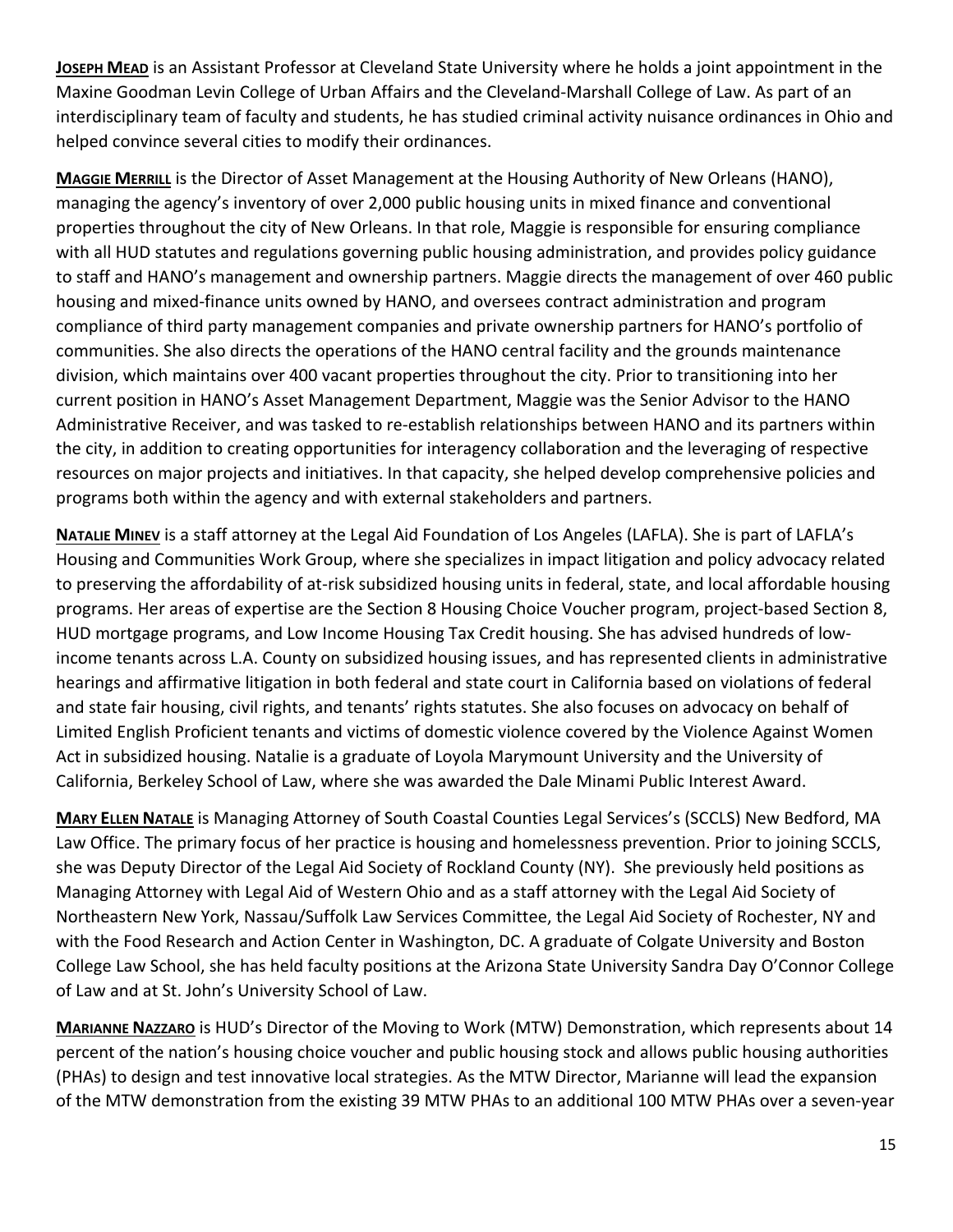period. A 17‐year HUD veteran, Marianne has held a variety of roles within the Department, including providing technical assistance to communities creating 10‐year plans to end homelessness. Marianne joined HUD after gaining on-the-ground experience working with people who are homeless and families in the child welfare system. Marianne is a proud Pennsylvania‐native, and has a Bachelor of Science from the University of Pittsburgh and a Master of Social Work from the University of Pennsylvania.

**MARTY OROZCO**, based in Houston, Texas, is the Directing Attorney for Lone Star Legal Aid's Equitable Development Initiative (EDI), where she supervises the Fair Housing, Environmental Justice, and Community Advocacy Teams that comprise EDI. She received her B.S. in radio‐television‐film from the School of Communications at The University of Texas at Austin in 1987 and earned her J.D. in 1991 from South Texas College of Law in Houston. She began her legal aid career in 2000 earning peer recognition in 2008 when she was awarded the Impact Award by the State Bar of Texas Poverty Law Section for her work in preserving a statewide SNAP program for elderly Texas residents.

**SANDRA PARK** is a Senior Staff Attorney in the ACLU Women's Rights Project. At the ACLU, Park engages in litigation, policy advocacy, and public education at the federal, state, and local levels to advance gender equality and the rights of women and girls. Park has advocated for survivors of gender‐based violence throughout her legal career. Much of her current work focuses on discrimination faced by victims of domestic violence and sexual assault in housing, law enforcement response, employment, and schools. She also represented twenty medical organizations, geneticists, and patients in a groundbreaking lawsuit challenging patents granted on two human genes related to breast and ovarian cancer, resulting in a unanimous 2013 U.S. Supreme Court ruling invalidating gene patents (*Association for Molecular Pathology v. Myriad Genetics*). She currently serves as Board Secretary of Girls for Gender Equity, the home of the "Me Too" movement and on the Executive Committee of the New York City Bar Association.

**MOLLY PARKER** is an investigative reporter at The Southern Illinoisan, a newspaper in Carbondale, Illinois. In the past two years, she has covered a public housing scandal in Cairo, Illinois, in which residents lived in deplorable conditions while managers of the housing authority received "hundreds of thousands of taxpayer dollars via questionable payments, bonuses, consultant contracts, retirement incentives and legal settlements in addition to their regular pay." The crisis has drawn local and national attention.

**NADY PERALTA** joined Legal Aid Justice Center's Immigrant Advocacy Program in September 2016. Since then, she has dedicated herself to serving the legal needs of Virginia's low‐income and immigrant communities in matters of employment, housing, and consumer debt. She received her Bachelor of Arts in History from the University of New Mexico, and her law degree from George Mason University School of Law, where she earned the Law School Pro Bono Award for extraordinary commitment and dedication to the performance of pro bono work.

RASHEEDAH PHILLIPS serves as the Managing Attorney of the Landlord-Tenant Housing Unit at Community Legal Services of Philadelphia (CLS). Phillips began her career at CLS in 2008 as a Pennsylvania Legal Aid Network Martin Luther King, Jr. Fellow in the Community Economic Development Unit, providing legal advice, representation, and resources to low‐income child care businesses and nonprofit, community organizations. As a staff attorney, Phillips also worked in the Consumer Housing unit at CLS for two years, representing low‐ income homeowners at risk of foreclosure. A recipient of the 2013 Next Generation of Women Leaders: Rising Stars, Rasheedah received her J.D. from the Temple University Beasley School of Law, and graduated Summa Cum Laude with a B.A. in Criminal Justice from Temple University in 2005.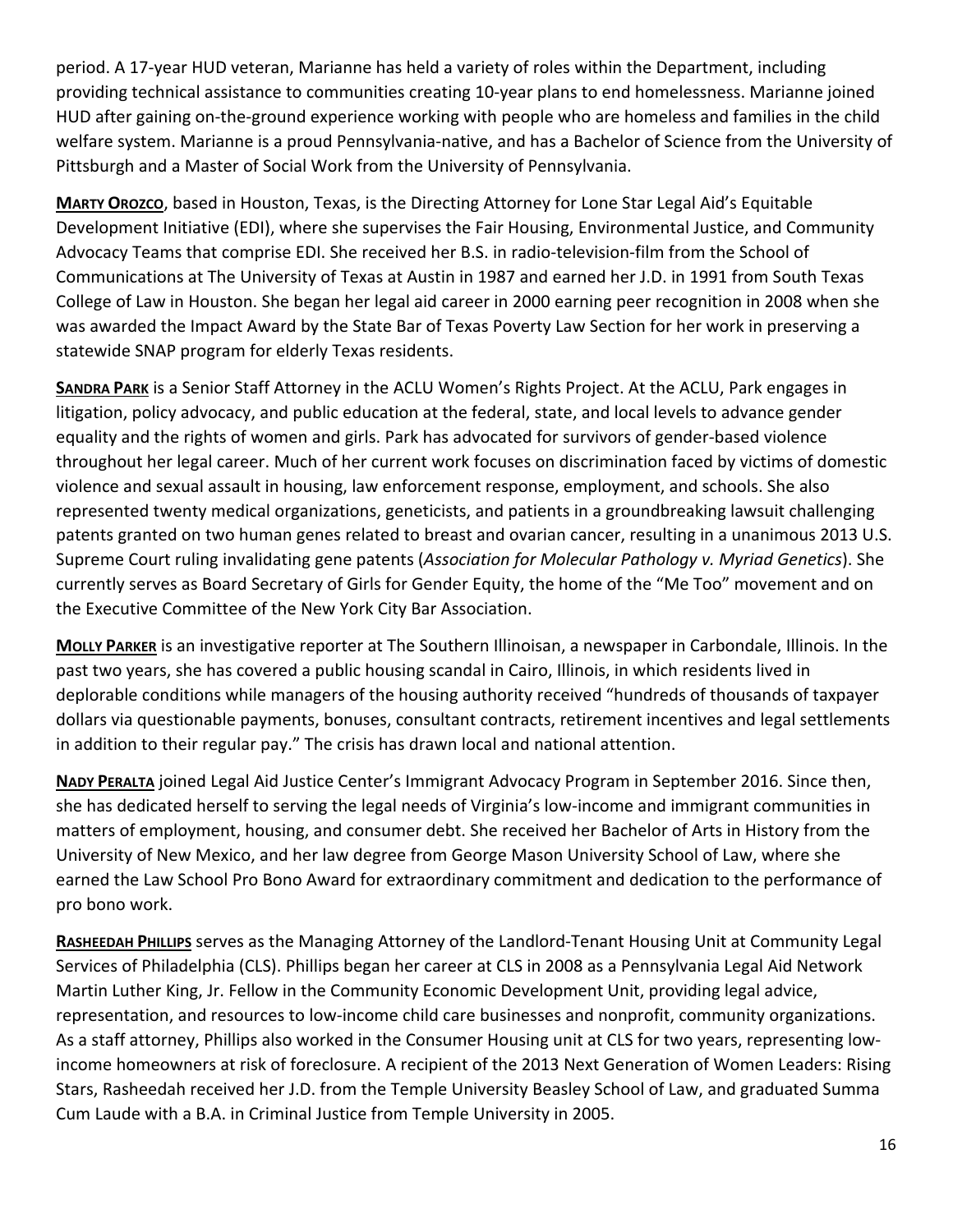**JOHN POLLOCK** is a Staff Attorney for the Public Justice Center who has served for the past 9 years as the Coordinator of the National Coalition for the Civil Right to Counsel (NCCRC). The NCCRC works to establish the right to counsel for low‐income individuals in civil cases involving basic human needs such as child custody, housing, safety, and public benefits. He is the recipient of the 2018 Innovations Award from the National Legal Aid and Defender Association (NLADA). Previously, John was the Enforcement Director for the Central Alabama Fair Housing Center and a Law Fellow for the Southern Poverty Law Center. He graduated from Northeastern University School of Law in 2005.

**SUSAN J. POPKIN** is director of the Urban Institute's Housing Opportunities and Services Together (HOST) Initiative and is an Institute fellow in the Metropolitan Housing and Communities Policy Center. A nationally recognized expert on public and assisted housing policy, Susan directs a research program that uses community engagement and community‐based participatory approaches to explore new strategies for improving outcomes for families, and she conducts evaluations of complex community‐based interventions. Susan is the author of *No Simple Solutions: Transforming Public Housing in Chicago*; co-author of the awardwinning *Moving to Opportunity: The Story of an American Experiment to Fight Ghetto Poverty*; lead author of *The Hidden War: Crime and the Tragedy of Public Housing in Chicago*; and co‐author of *Public Housing Transformation: The Legacy of Segregation*.

**NOELLE PORTER** is the Director of Government Affairs for the National Housing Law Project (NHLP). She is responsible for managing relationships with Congress and the Administration, organizational policy priority development, and strategic advocacy planning and execution. She works closely with all of NHLP's attorneys to monitor and influence federal legislation and regulations. Prior to joining NHLP, Noelle managed congressional relations for the National Alliance to End Homelessness after beginning her career in health policy.

**SARA PRATT** is Counsel at Relman, Dane & Colfax in Washington, D.C. She practices fair housing and civil rights law and is nationally recognized as a speaker and trainer on civil rights issues. Prior to joining Relman, she was Deputy Assistant Secretary for Enforcement and Programs and Senior Advisor to the Assistant Secretary at the Department of Housing and Urban Development's Office of Fair Housing and Equal Opportunity. She directed national enforcement activities relating to fair housing and civil rights and led the negotiations that led to the settlement of *Assistant Secretary v. Associated Bank*, the country's largest lending redlining settlement, *Fair Share v. New Jersey*, a significant settlement challenging racial and national origin discrimination including language barriers in the expenditure of disaster recovery funds following Superstorm Sandy, and *Secretary v. Wells Fargo*, the largest settlement involving lending discrimination against women on maternity leave. Sara also led numerous policy development initiatives during her time at HUD, including addressing discrimination against victims of domestic violence under the Fair Housing Act, the application of the Fair Housing Act to language barriers and requirements, and challenges to criminal background bars in housing and she participated in the development of key regulatory initiatives including HUD's rules defining discriminatory effects under the Fair Housing Act, prohibiting harassment in housing, the obligation to affirmatively further fair housing, and the housing for older persons exemption under the Act.

**WILLIAM P. QUIGLEY** is a law professor and Director of the Law Clinic and the Gillis Long Poverty Law Center at Loyola University New Orleans. Bill has been an active public interest and human rights lawyer since 1977. Bill has served as counsel with a wide range of public interest organizations on issues including Katrina social justice issues, public housing, voting rights, death penalty, living wage, human rights, civil liberties, educational reform, constitutional rights and civil disobedience. Bill has litigated numerous cases with the NAACP Legal Defense and Educational Fund, Inc., the Advancement Project, and with the ACLU of Louisiana where he was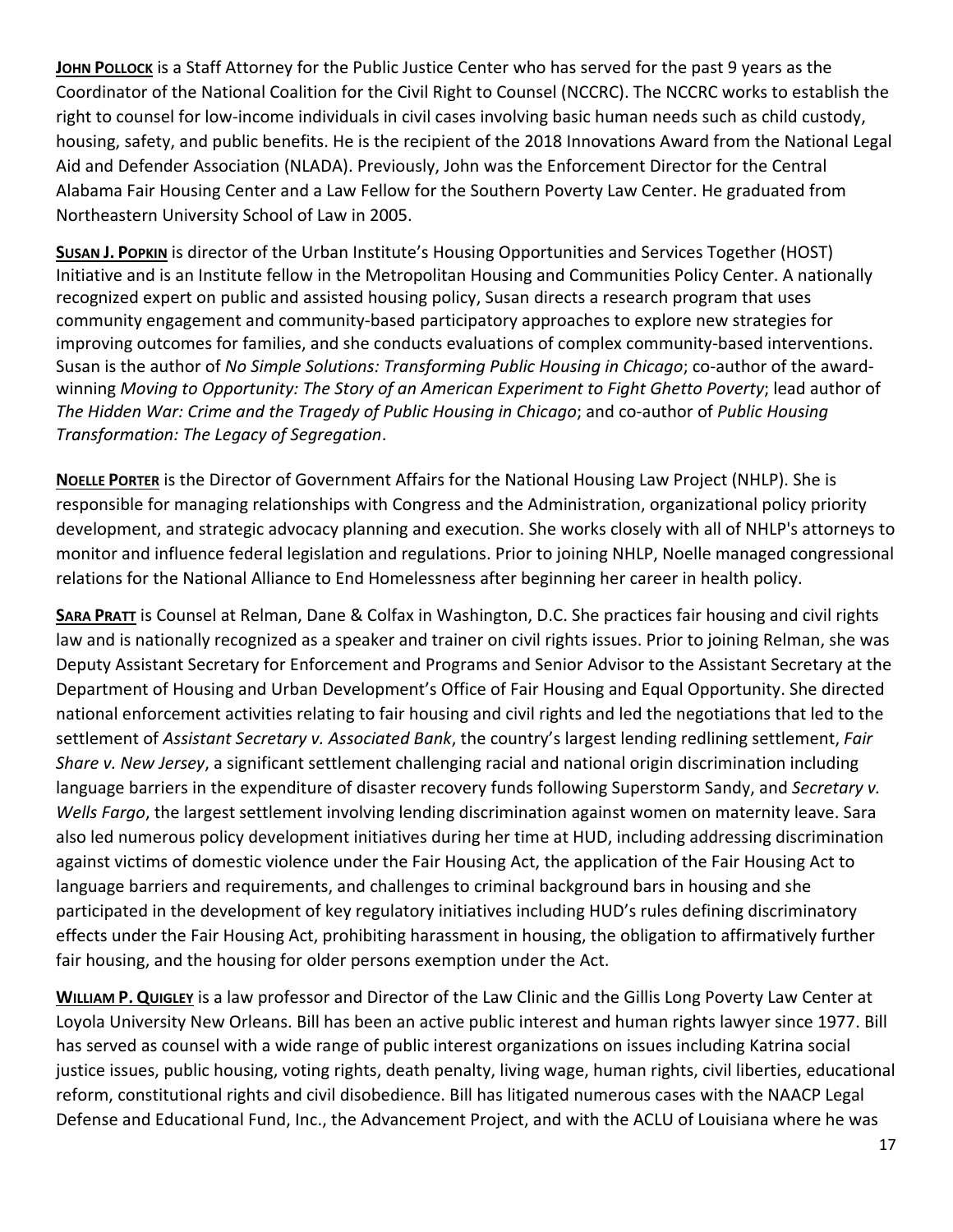General Counsel for over 15 years. He has been an active lawyer with School of the Americas Watch and the Institute for Justice and Democracy in Haiti. Bill served as Legal Director of the Center for Constitutional Rights in New York City from 2009 to 2011 before returning to Loyola.

**VELMIR RASIC** is a staff attorney in the Fair Housing Unit at Lone Star Legal Aid (LSLA) in Houston, Texas. Prior to that, he was staff attorney in the Military Veterans unit at LSLA. He has been with the firm since 2010. Velimir graduated from the University of Houston Law Center in 2008. As an undergraduate at the University of Houston Main Campus, he majored in German and Political Science. Before moving to LSLA, Velimir worked for a private immigration law firm, specializing in removal defense litigation. He is licensed to practice in the state of Texas, the Eastern, Western and Southern Districts of Texas as well as the Fifth Circuit.

**SHAMUS ROLLER** became the Executive Director of the National Housing Law Project (NHLP) in 2016. Before joining NHLP, Shamus served as the Executive Director of Housing California, a statewide advocacy organization working on issues of housing and homelessness. During his time at Housing California, the organization's advocacy led to over five billion dollars in new funding for affordable development and a host of new programs and policies. He helped start the Residents United Network, which organizes residents in affordable developments. Previous to that he was the Executive Director of the Sacramento Housing Alliance, a regional housing and homelessness advocacy organization. He started his career running street outreach programs for youth experiencing homelessness and ran a meditation and yoga program for incarcerated youth. He serves on the board of directors of Brilliant Corners and as the board president of the California Association of Nonprofits.

**REINA ELISA SACO** is a 2017 Equal Justice Work Fellow sponsored by The Florida Bar Foundation and a staff attorney at Florida Legal Services, Inc. Her project focuses on housing advocacy for migrant and seasonal workers, as well as the immigrant community at large. She received two B.A.s from the University of South Florida, an M.A. from the University of Michigan, Ann Arbor. She graduated from UF's Levin College of Law with a J.D. and a Certificate of International and Comparative Law. She has been a frequent volunteer of Florida's Eighth Judicial Circuit Bar Association's Ask‐A‐Lawyer project to help low‐income and homeless communities.

**BARBARA SARD** rejoined the Center for Budget and Policy Priorities (the Center) as Vice President for Housing Policy in 2011 after 18 months as Senior Advisor on Rental Assistance to HUD Secretary Shaun Donovan. She previously held the director's position at the Center between 1997 and 2009. Barbara has written extensively on welfare, homelessness, and housing issues and is considered a leading expert on the housing voucher program, rental assistance, and issues concerning the intersection of housing and welfare policy. Prior to working at the Center, she was the Senior Managing Attorney of the Housing Unit at Greater Boston Legal Services, where she worked for more than 19 years. Barbara has a B.A. in Social Studies from Radcliffe College/ Harvard University and a J.D. from the Harvard Law School.

**DINA SCHLOSSBERG** is Deputy Director/Senior Attorney for Multi‐Family Housing at Regional Housing Legal Services in Glenside, Pennsylvania. Dina provides legal representation to nonprofits developing affordable housing with a special focus on design and development of affordable housing for vulnerable populations. Schlossberg has more than 25 years of experience in the area of real estate and partnership law, concentrating primarily on affordable housing and community development initiatives utilizing the Low Income Housing Tax Credit program. Dina also has extensive experience working with nonprofit organizations in the application and maintenance of federal and state tax exemptions. Dina is a former Associate Practice Professor of Law,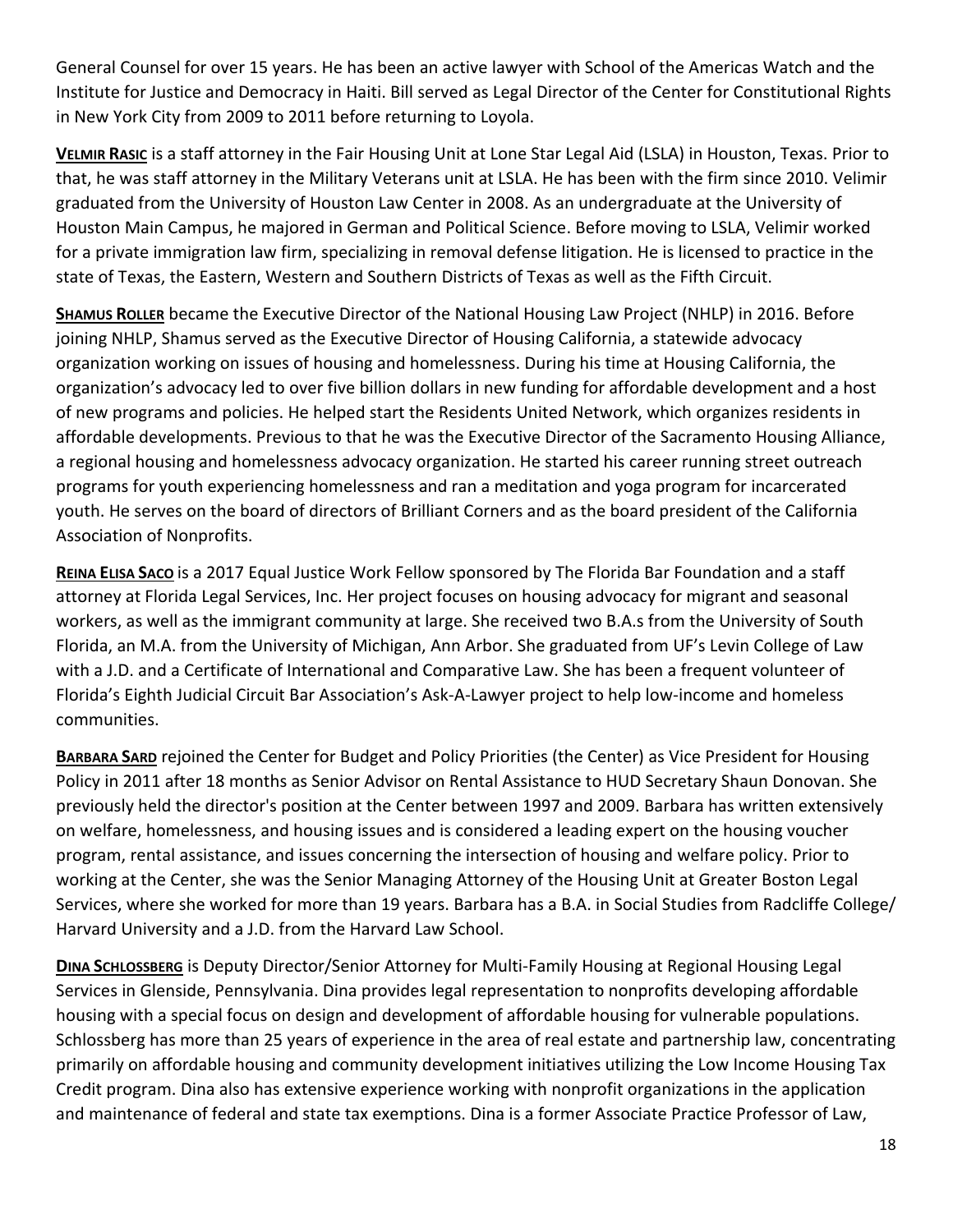and is a current adjunct professor at the University of Pennsylvania Law School, and former Visiting Assistant Professor of Law at Drexel University School of Law. She is the current Chair of the American Bar Association's Forum on Affordable Housing and Community Development Law.

**DARA SCHUR** is a Litigation Counsel at Disability Rights California, a nonprofit law firm dedicated to advancing the rights of people with disabilities and one of the largest disability rights firms in the country. From February 2012 to July 2016, Dara was Director of Litigation at Disability Rights California. As Director of Litigation, she provided overall coordination and supervision of the anti-discrimination, housing and other legal work of attorneys at Disability Rights California's five regional offices, and represented people with disabilities in federal and state courts, including class actions and major litigation. During her more than 37 years of work on housing issues, Dara has been lead or co-counsel on a number of class action and impact lawsuits, which have resulted in the addition of thousands of accessible, affordable housing units throughout California. Dara received her B.A. from Macalester College, St. Paul, Minnesota, in 1974, and her J.D. in 1979 from Berkeley Law (formerly Boalt Hall School of Law), University of California at Berkeley. Before joining Disability Rights California, Dara was a housing law specialist for the Western Center on Law & Poverty, taught housing law at Berkeley Law School, University of California (Boalt Hall), and worked for a number of legal services agencies and a civil rights firm.

**LAURA SCHWARTZ** is the Director of Economic Development at Regional Housing Legal Services (RHLS). Laura works on a broad range of projects for clients involved in community stabilization and revitalization, including the financing and commercial leasing of mixed‐use developments located on commercial corridors. Prior to joining RHLS, Laura was a Senior Staff Attorney at Lawyers Alliance for New York from 2000 to 2003. She specialized in economic development and represented nonprofit organizations involved in business revitalization, new vehicles for job creation and increasing capital, credit and financial services in New York City's low‐income communities. She is a member of the New York and Pennsylvania State Bars. Laura received her B.A. from Cornell University College of Arts & Sciences in 1979 and her J.D. from the University of California Los Angeles School of Law in 1991. She was a Fulbright Scholar at the Université of Nantes in France during the 1991‐92 academic year.

**MARK SCHWARTZ** is the Executive Director of Regional Housing Legal Services (RHLS), a nonprofit law firm with expertise in affordable, sustainable housing and its related components‐community and economic development, utility matters, and preservation of homeownership. Mark enjoys the longest tenure on the Board of the Pennsylvania Housing Finance Agency where he serves as Vice Chair of the Board and the chair of the Policy Committee. Mark is the two-time past president of the board of the National Council of State Housing Agencies and is currently a board member. He is also a member of PNC Bank's Community Development Advisory Board and PNC Community Partners, Inc's Advisory Board. Mark is one of the co‐ founders and two‐time past President of the Housing Alliance of Pennsylvania. Mark graduated from Temple University and Villanova University Law School.

**KATE SCOTT** is the Deputy Director of the Equal Rights Center (ERC). Kate oversees the ERC fair housing program, including trainings, complaints and referrals, education and outreach, investigation, testing, and enforcement. Prior to joining the ERC, she worked in a variety of roles at the Greater New Orleans Fair Housing Action Center, including serving as the Assistant Director. As the second in command, Kate administered a budget of over \$1 million and managed a variety of internal and external program projects, communications and fundraising. Kate has a Bachelor's degree with honors from Loyola University New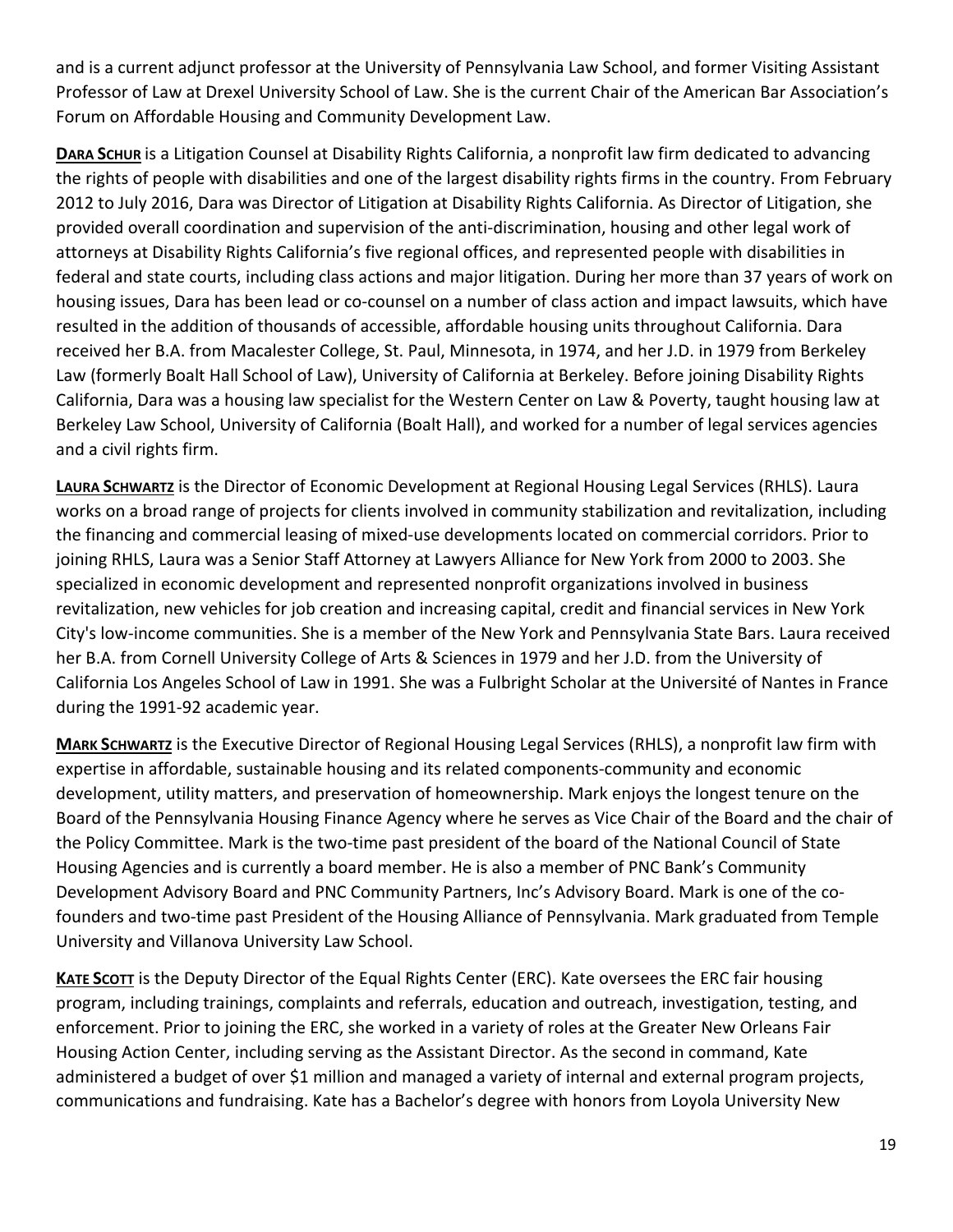Orleans. She left the UCLA Sociology PhD program early to return to New Orleans and address the housing crisis deepened by Hurricane Katrina.

**STACY SEISCHNAYDRE** is the William K. Christovich Professor of Law at Tulane Law School. She was the first executive director and later general counsel of the Greater New Orleans Fair Housing Action Center. She joined the Tulane faculty in 2003, and is currently the Associate Dean for Experiential Learning and Public Interest Programs. In that role, she oversees the full range of skills training, experiential, and public interest initiatives at Tulane Law School, including Clinics, Trial Advocacy and moot court, externships, Intersession skills boot camps, and Tulane's pioneering pro bono program. She teaches and writes in the fields of fair housing, anti‐discrimination law, and experiential learning. Supreme Court Justice Anthony Kennedy cited her work in the landmark disparate impact case of *Texas Department of Housing and Community Affairs v. Inclusive Communities Project*.

**KELLY SHABAN** serves as a Lead Staff Attorney at HomeBase, where she works to empower and support local governments and service providers with the necessary skill set to achieve HUD compliance, strategic planning, and program implementation in their efforts to eradicate homelessness. Prior to joining HomeBase, Kelly worked as a supervising attorney at the Social Security Administration in the Office of Disability Adjudication and Review. She oversaw a team of attorneys and support staff and collaborated with Administrative Law Judges to make 4,000 disability determinations a year. During her time with the federal government, Kelly was selected as a Presidential Management Fellow where she performed a detail with the United States District Court for the Northern District of California that focused on criminal justice reform. Kelly's passion for serving the most vulnerable members of her community has led her to work on issues related to disability, homelessness, criminal justice reform, and immigration. Kelly graduated with her B.A. and B.S. from the University of Florida (Go Gators!) before receiving her J.D. from Catholic University Law School in Washington, D.C.

**STEVEN SHARPE** is a senior attorney at the Legal Aid Society of Southwest Ohio, LLC where his advocacy focuses on foreclosures, predatory lending, and the Low Income Housing Tax Credit program.

**LINDSEY SIEGEL** is a senior attorney at Atlanta Legal Aid. She graduated with a B.A. from Emory University and received her J.D. from American University Washington College of Law. She spent her first two years of practice at Atlanta Volunteer Lawyers Foundation as a Skadden Fellow. She has challenged abusive housing authority decisions in federal court on several occasions, most notably in *Goodman v. HADC*, where the Northern District of Georgia granted her client summary judgment on claims that the housing authority violated her procedural due process rights by terminating her from the voucher program.

**ALAN SIEGEL** With early losses in his own life, Dr. Alan Siegel developed great empathy for the losses of others and inspired him to become a family physician serving vulnerable communities. For 20 years, he has worked at Contra Costa Health Services in Richmond and San Pablo, where he has gone beyond the clinic walls to support the social determinants of his patients' health. He helped start the Health Leads program at his clinic, a program to screen and provide resources for Social Determinants of Health. Dr. Siegel has led both a general Medical‐Legal Partnership (MLP) at the clinic and supported bringing a fellow to provide an MLP for Latino victims of violence. He also helped start an on‐site Farmers' Market. He helped create and pilot the curriculum for the county's Active & Healthy Families (AHF) program, a culturally and linguistically tailored obesity prevention initiative for Latino children ages 5‐12. Through his work as a UCSF Champion of Change Fellow, he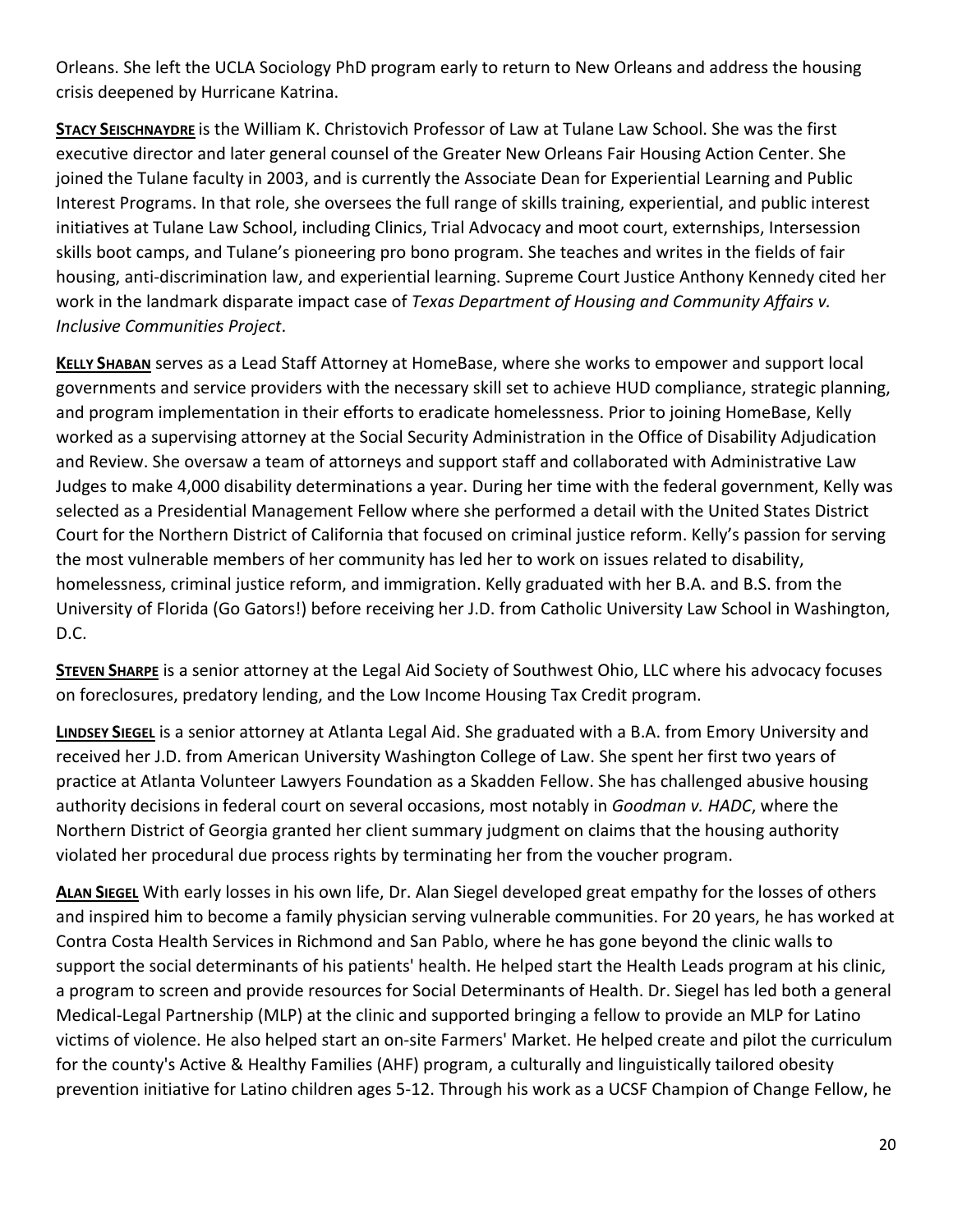is leading a Walk With A Doc program, bringing patients and community members to regional parks to provide a naturalist‐led walk and other activities to encourage wellness and active living.

**SUSAN ANN SILVERSTEIN** is a Senior Attorney for AARP Foundation where she works on fair housing, disability rights, and low‐income issues. Susan has litigated significant cases establishing the rights of people with disabilities in public and private housing, including assisted living, retirement communities and in community planning and redevelopment. Susan received her B.S. from the Massachusetts Institute of Technology and her J.D. from Columbia University School of Law. She was a Community Builder Fellow with the Department of Housing and Urban Development in conjunction with the Harvard Kennedy School of Government. She began her career as a Reginald Heber Smith Fellow at Southern Tier Legal Services in Bath, NY, and worked for other legal services offices in Western New York.

**THOMAS SILVERSTEIN** is a Counsel in the Fair Housing & Community Development Project at the Lawyers' Committee for Civil Rights Under Law. His work focuses on impact litigation under the Fair Housing Act and efforts to increase compliance with the duty to affirmatively further fair housing (AFFH) through policy advocacy, administrative enforcement, and technical assistance. He earned his J.D. from the University of Virginia School of Law.

**BRIDGETT SIMMONS** is a staff attorney at the National Housing Law Project (NHLP). Her work focuses on the preservation of privately‐owned federally subsidized housing, smoke‐free policies, housing opportunities for those reentering communities, and voucher use. Bridgett joined NHLP in September 2017 as the second David B. Bryson Fellow. As the Bryson Fellow, Bridgett was the managing editor of *HUD Housing Programs: Tenants' Rights*, 5th edition, also known as the "Green Book." Bridgett is a 2017 graduate of Georgetown University Law Center (GULC) and a 2011 graduate of Florida A&M University (FAMU). At GULC, Bridgett participated in the Harrison Institute's Affordable Housing Transactions clinic. As a student attorney, Bridgett assisted District residents in operating a multi‐family housing property purchased via the Tenant Opportunity to Purchase Act. Bridgett also served as a student teacher in the Street Law: High School clinic and as a Clerk for Community Law Center (CLC) in Baltimore, Maryland. While at CLC, Bridgett's work focused on vacant, nuisance properties and organizational development. As a student at FAMU, Bridgett actively participated in campaigns aimed at increasing student political participation.

**LISA SITKINS** is a Senior Staff Attorney at National Housing Law Project (NHLP), where she engages in policy advocacy on behalf of low‐income homeowners and renters, and provides consultation, technical assistance and practice resources in connection with mortgages and foreclosures; housing challenges for those reentering society after incarceration; and tenants' rights and benefits relating to energy efficiency and utility costs. Prior to joining NHLP, Lisa was a Managing Attorney at Housing and Economic Rights Advocates in Oakland, CA. Lisa has counseled and represented individual clients, participated in policy advocacy regarding mortgage servicing and foreclosure, and assisted with mortgage servicing, predatory and unfair lending litigation. She has conducted numerous workshops and trainings regarding mortgages, foreclosures, loan modification and foreclosure rescue scams. She is one of the original drafters of the bill that ultimately became the California Homeowner Bill of Rights.

**FRANK SOUTHALL** is Lead Organizer with the Jane Place Neighborhood Sustainability Initiative in New Orleans. A graduate of the University of Cincinnati, Frank is a political, community, and environmental organizer fighting for results, justice, and freedom.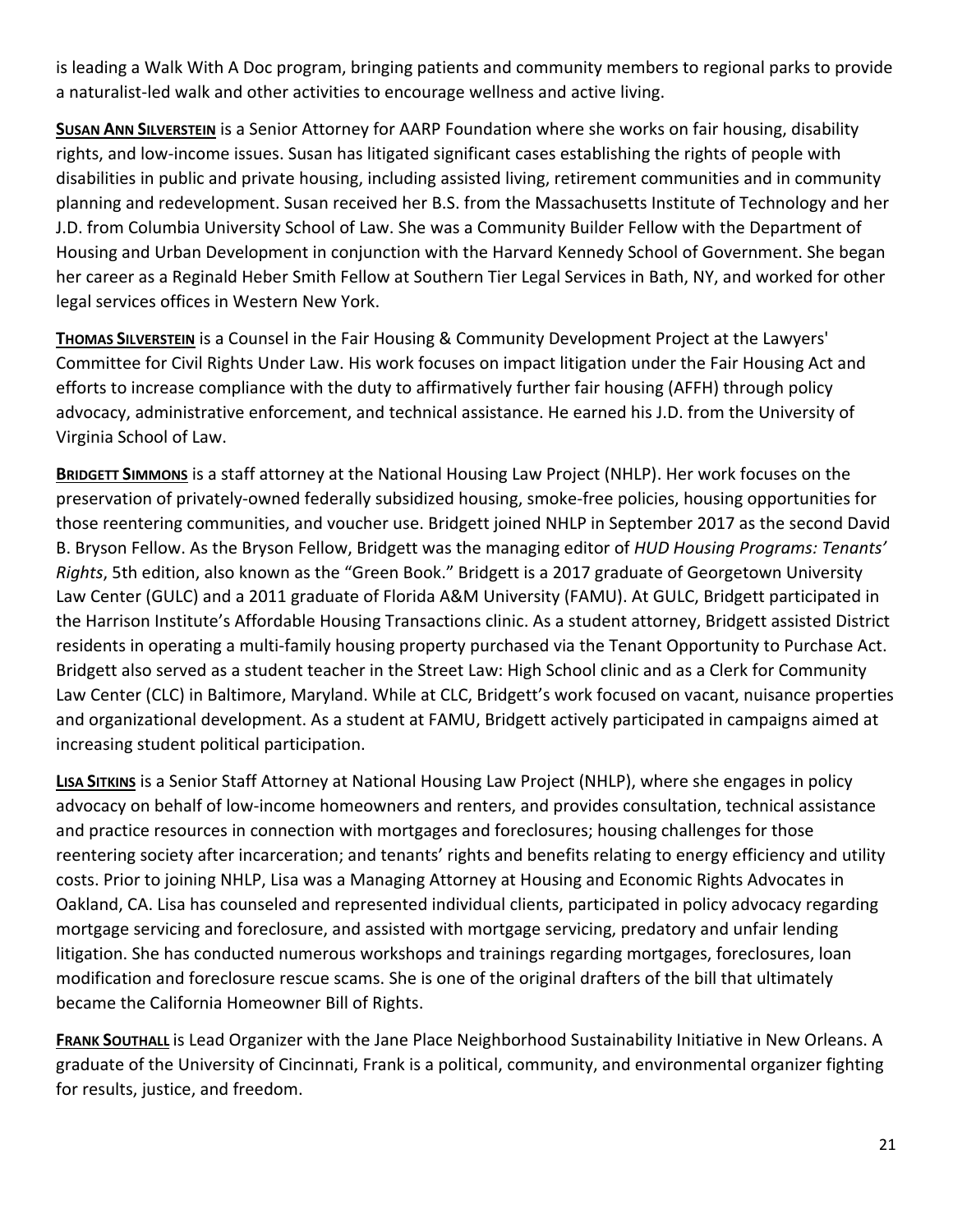**PHILIP TEGELER** is the Executive Director of the Poverty & Race Research Action Council (PRRAC), a civil rights policy organization based in Washington, DC. Philip has written extensively on the application of civil rights law to federal housing and education policy, including most recently, *Coordinated Action on School and Housing Integration: The Role of State Government*, University of Richmond Law Review (forthcoming, coauthor with M. Haberle), and *Affirmatively Furthering Fair Housing and the Inclusive Communities Project Case: Bringing the Fair Housing Act into the 21st Century*, in Metzger et al, *Facing Segregation: Housing Policy Solutions for a Stronger Society* (Oxford University Press, 2018). Before coming to PRRAC, Philip worked as a staff attorney and legal director with the Connecticut ACLU, and also served for three years on the clinical faculty at the University of Connecticut School of Law. He is a graduate of the Columbia Law School.

**TIM THOMAS** is an urban sociologist and data scientist at the University of Washington researching the relationship between neighborhood change, residential segregation, migration, and evictions. Using machine learning, advanced spatial analysis, and demographic estimation on unlawful detainer court records in Washington State, he finds severe racial and gender disparities in the eviction process. Between 2013 and 2017, 1 in 6 Pierce County black adults and 1 in 11 King County black adults were evicted. Women are evicted more than men and racially diverse, gentrifying, and low‐rent neighborhoods have the risk of evictions. His research intentionally crosses academic and civic domains, combining theory with data science, to answer policy‐relevant research questions.

**RANIE THOMPSON** is the Director of Legal Services at CrescentCare. The legal services department advocates for and provides direct legal representation for persons living with HIV in Louisiana. Prior to joining CrescentCare Health, Ranie was the Managing Attorney of the Foreclosure Defense Unit at Southeast Louisiana Legal Services in New Orleans, Louisiana. She joined Southeast Louisiana Legal Services in 2006 as an Equal Justice Works Katrina Legal Fellow. In that capacity, Ranie was a staunch advocate and leader for the protection of the rights of residents recovering from the Katrina disaster, including accessing resources and defending against FEMA Recoupment claims. Prior to joining Southeast Louisiana Legal Services, Ranie was a staff attorney at the ACLU of Mississippi where her work included prisoners' rights litigation and racial discrimination in workplaces. Ranie graduated magna cum laude from Jackson State University with a Bachelors of Arts in Political Science, and holds a Juris Doctor from the University of Iowa College of Law.

**DEBORAH THROPE** is a Supervising Attorney at the National Housing Law Project (NHLP), where she focuses on policy advocacy to preserve federally subsidized housing and tenants' rights in the Section 8 Housing Choice Voucher and Public Housing programs. Deborah also collaborates with state and national policy leaders to develop strategies to house chronically homeless adults, people with disabilities, and previously incarcerated individuals. Deborah served as Editor of the 2014 and 2016 Supplements to NHLP's seminal publication, *HUD Housing Programs: Tenants Rights*. Before she joined NHLP, Deborah provided legal services to clients with disabilities facing eviction and civil commitment.

**MAX TIPPING** is a Staff Attorney and Spitzer Fellow at the Washington Legal Clinic for the Homeless. His current work is focused on addressing the inadequacies of the DC homeless services system, especially with regard to shelter capacity and quality. Max's previous role at the Legal Clinic was as an Equal Justice Works Fellow sponsored by Greenberg Traurig and Steptoe & Johnson. His fellowship project sought to prevent families in the District's rapid re‐housing program from returning to homelessness. Prior to attending law school at George Washington University, Max served as the Executive Director of the Alachua County Coalition for the Homeless and Hungry in Gainesville, Florida.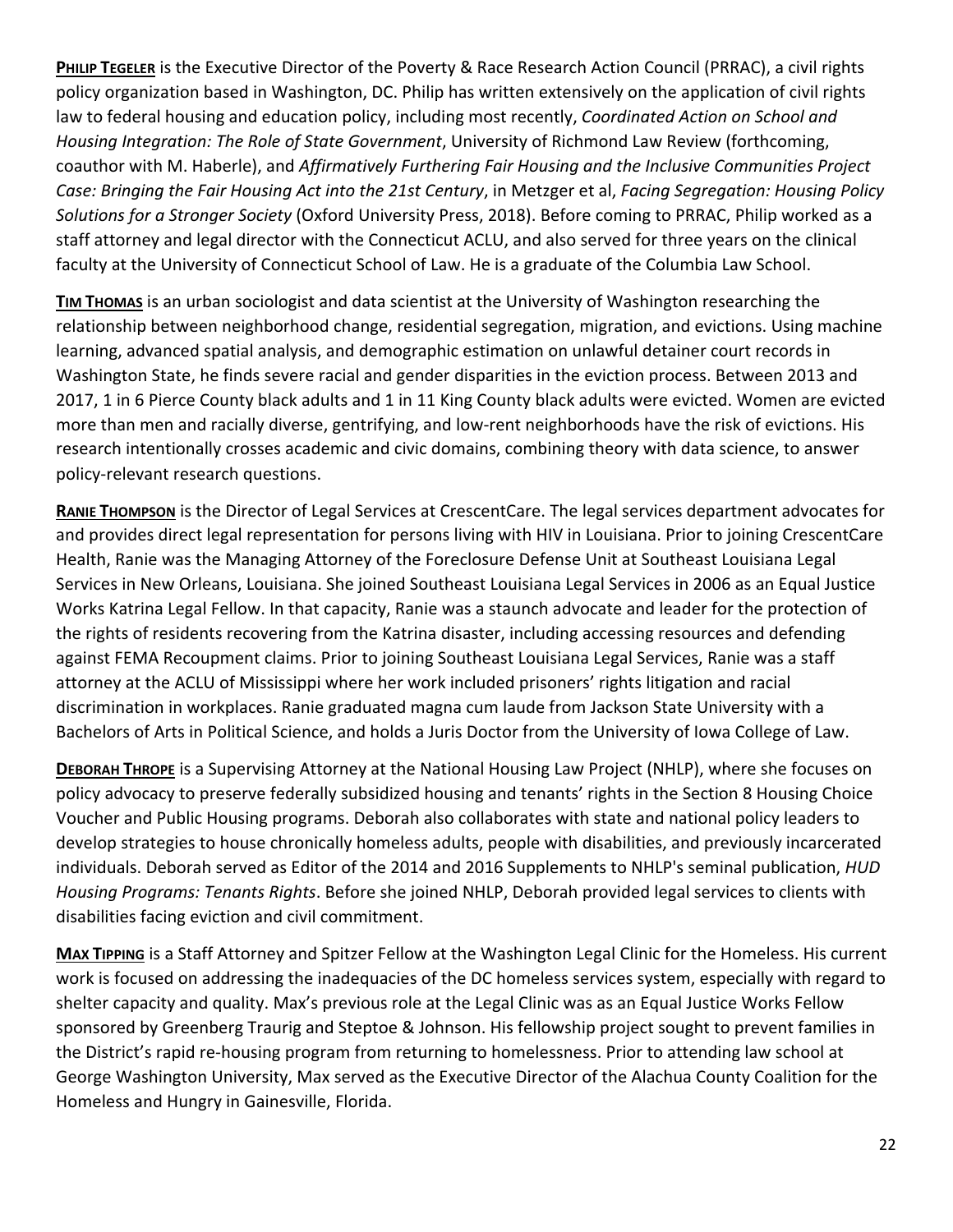**MARIE CLAIRE TRAN‐LEUNG** is a senior attorney with the housing and community justice teams at the Sargent Shriver National Center on Poverty Law. Her work focuses on the intersection between housing and criminal justice, and she leads the Shriver Center's Partnership for Just Housing, a multi‐state collaborative of advocate working to reduce the discriminatory impact of the criminal justice system on a person's housing stability. A recipient of the Soros Justice Fellowship, she authored *When Discretion Means Denial: A National Perspective on Criminal Records in Federally Subsidized Housing*. Her prior work included expanding employment opportunities for people with criminal records and preserving subsidized housing**.** 

**LAURA TUGGLE** has been the Executive Director of Southeast Louisiana Legal Services (SLLS) since May 2014 after beginning her career at SLLS in 1993. She previously managed SLLS's Housing Law Unit during the years immediately following Hurricane Katrina from 2005‐2010. Over her public interest career, she has excelled in many areas including direct services, systemic work, and policy advocacy resulting in increased access to housing for special populations including the homeless, people living disabilities, and disaster survivors. Impact litigation filed by Laura resulted in significant legal victories for low‐income tenants including millions of dollars in federal relocation assistance and establishing a private right of action for voucher assisted tenants to challenge utility allowances in federal court. She is an author of the Federally Subsidized Housing Program portion of the Louisiana Legal Services Desk Manual and coauthor of the housing portion of the Brookings Institute New Orleans Index at 5. Laura graduated from Louisiana State University in 1984 and received her J.D. from Tulane Law School in 1987.

**CYNTHIA WALLQUIST** has been Director of Community Services for the City of New Bedford, Massachusetts for 20 years. In addition to administering the Fresh Start Program, the Department provides programs and assistance to elders, youth, recent immigrants and persons with disabilities. It also provides consumer and court mediations throughout southeastern Massachusetts. Prior to 1999, Cynthia worked for Westchester County, the City of Yonkers (NY) and was a Congressional aide in Westchester and Washington DC. Cynthia has a B.S. in Education from Boston University and an M.P.A. from Pace University.

**KATE WALZ** is the Vice President of Advocacy and the Senior Director of Litigation at Sargent Shriver National Center on Poverty Law (Shriver Center), overseeing the Shriver Center's overall advocacy vision and implementation. Prior to becoming Vice President, Kate was the Director of Housing Justice, advancing policy advocacy and litigation on a range of housing related issues, including violence against women, discrimination and segregation, housing preservation, environmental justice, disaster relief, and utilities. Kate has represented organizations and individual plaintiffs seeking to challenge crime‐free and nuisance property ordinances in court and has negotiated the repeal of or amendments to crime‐free and nuisance property ordinances throughout Illinois, as well as consulted with advocacy organizations across the country seeking advice on how to curb the harm caused by such ordinances.

**HARDELL H. WARD** received a B.A. from Morehouse College in 2005 and his J.D. with a certificate in Sports Law from the Tulane University School of Law in 2008. He has been a Staff Attorney in the Housing Unit at Southeast Louisiana Legal Services for the last nine years. In addition to his work in housing, he currently leads SLLS's Juvenile Reentry Assistance Program (JRAP). This grant from the Department of Housing and Urban Development and the Department of Justice sought to help justice-involved youths in New Orleans find housing and jobs by expunging, challenging and correcting information on their criminal and consumer records while partnering with agencies and resources throughout Orleans Parish.